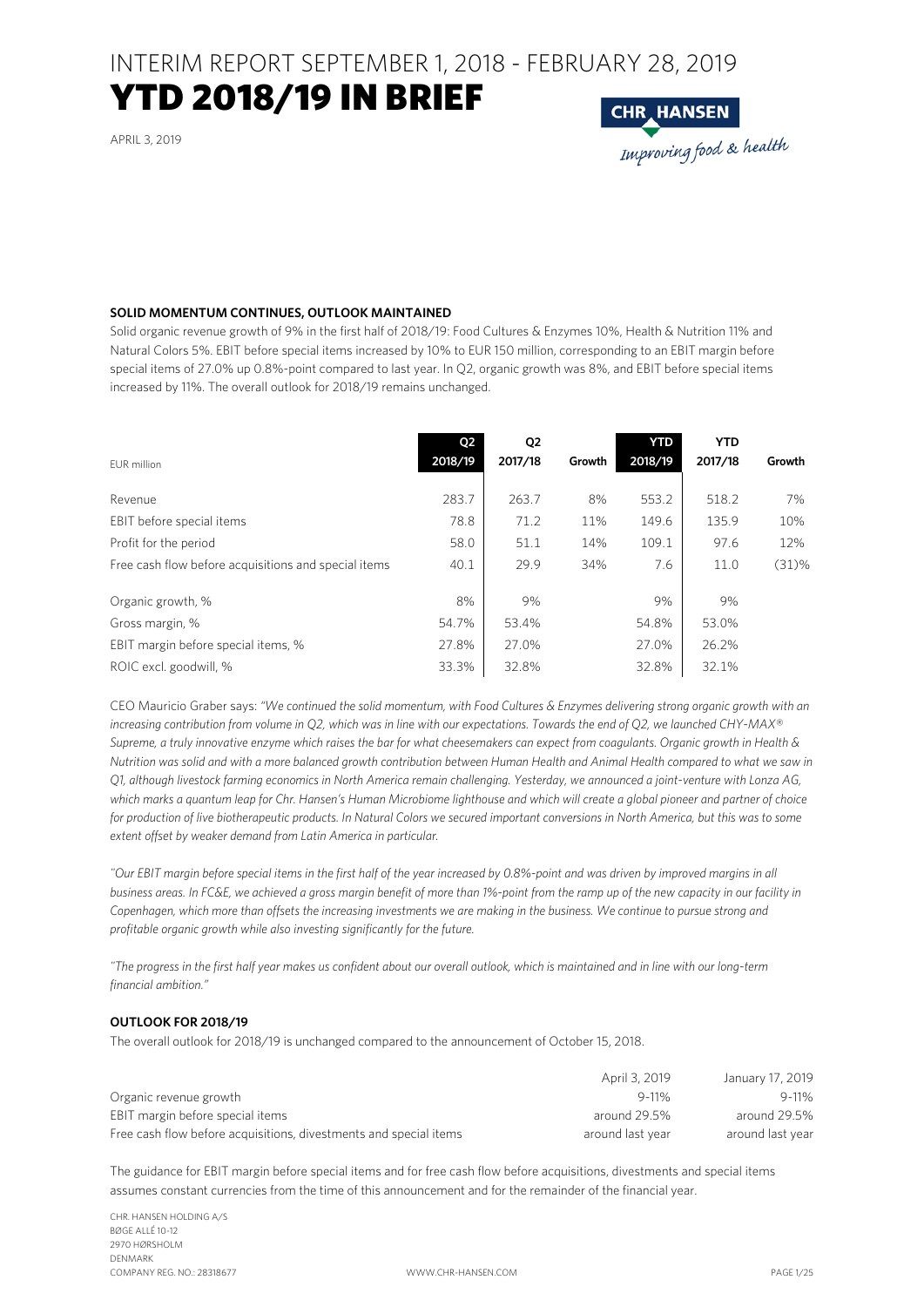### INTERIM REPORT SEPTEMBER 1, 2018 - FEBRUARY 28, 2019

## FINANCIAL HIGHLIGHTS AND KEY FIGURES

|                                                      | Q2      | Q <sub>2</sub> |        | <b>YTD</b> | <b>YTD</b> |          |
|------------------------------------------------------|---------|----------------|--------|------------|------------|----------|
| Income statement, EUR million                        | 2018/19 | 2017/18        | Growth | 2018/19    | 2017/18    | Growth   |
| Revenue                                              | 283.7   | 263.7          | 8%     | 553.2      | 518.2      | 7%       |
| Gross profit                                         | 155.1   | 140.9          | 10%    | 303.0      | 274.6      | 10%      |
| EBITDA before special items                          | 94.7    | 87.2           | 9%     | 181.2      | 167.2      | 8%       |
| EBIT before special items                            | 78.8    | 71.2           | 11%    | 149.6      | 135.9      | 10%      |
| Special items                                        | (0.5)   |                | 0%     | (1.0)      |            | 0%       |
| EBIT                                                 | 78.3    | 71.2           | 10%    | 148.6      | 135.9      | 9%       |
| Profit for the period                                | 58.0    | 51.1           | 14%    | 109.1      | 97.6       | 12%      |
| <b>Financial position, EUR million</b>               |         |                |        |            |            |          |
| Total assets                                         |         |                |        | 1,926.1    | 1,809.9    |          |
| Invested capital                                     |         |                |        | 1,738.7    | 1,641.8    |          |
| Net working capital                                  |         |                |        | 249.5      | 229.9      |          |
| Equity                                               |         |                |        | 772.5      | 747.9      |          |
| Net interest-bearing debt                            |         |                |        | 785.0      | 732.7      |          |
| Cash flow and investments, EUR million               |         |                |        |            |            |          |
| Cash flow from operating activities                  | 69.7    | 51.7           | 35%    | 66.6       | 55.9       | 19%      |
| Cash flow used for investing activities              | (30.1)  | (21.8)         | (38)%  | (69.3)     | (45.0)     | 54%      |
| Free cash flow                                       | 39.6    | 29.9           | 32%    | (2.7)      | 10.9       | (125)%   |
| Free cash flow before acquisitions and special items | 40.1    | 29.9           | 34%    | 7.6        | 11.0       | $(31)$ % |
| Earnings per share, EUR                              |         |                |        |            |            |          |
| EPS, diluted                                         | 0.44    | 0.39           | 13%    | 0.83       | 0.74       | 12%      |
| <b>Key ratios</b>                                    |         |                |        |            |            |          |
| Organic growth, % *                                  | 8       | 9              |        | 9          | 9          |          |
| Gross margin, %                                      | 54.7    | 53.4           |        | 54.8       | 53.0       |          |
| Operating expenses, %                                | 26.9    | 26.4           |        | 27.7       | 26.8       |          |
| EBITDA margin before special items, %                | 33.4    | 33.1           |        | 32.8       | 32.3       |          |
| EBIT margin before special items, %                  | 27.8    | 27.0           |        | 27.0       | 26.2       |          |
| EBIT margin, %                                       | 27.6    | 27.0           |        | 26.9       | 26.2       |          |
| ROIC excl. goodwill, %                               | 33.3    | 32.8           |        | 32.8       | 32.1       |          |
| ROIC, %                                              | 18.4    | 17.4           |        | 17.9       | 16.9       |          |
| NWC, %                                               | 22.0    | 21.3           |        | 22.0       | 21.3       |          |
| R&D, %                                               | 7.5     | 7.4            |        | 7.6        | 7.6        |          |
| Capital expenditures, %                              | 10.6    | 8.3            |        | 10.8       | 8.7        |          |
| Net debt to EBITDA before special items              |         |                |        | 2.0x       | 2.0x       |          |

\*Organic growth: Increase in revenue adjusted for sales reduction, acquisitions and divestments, and measured in local currency.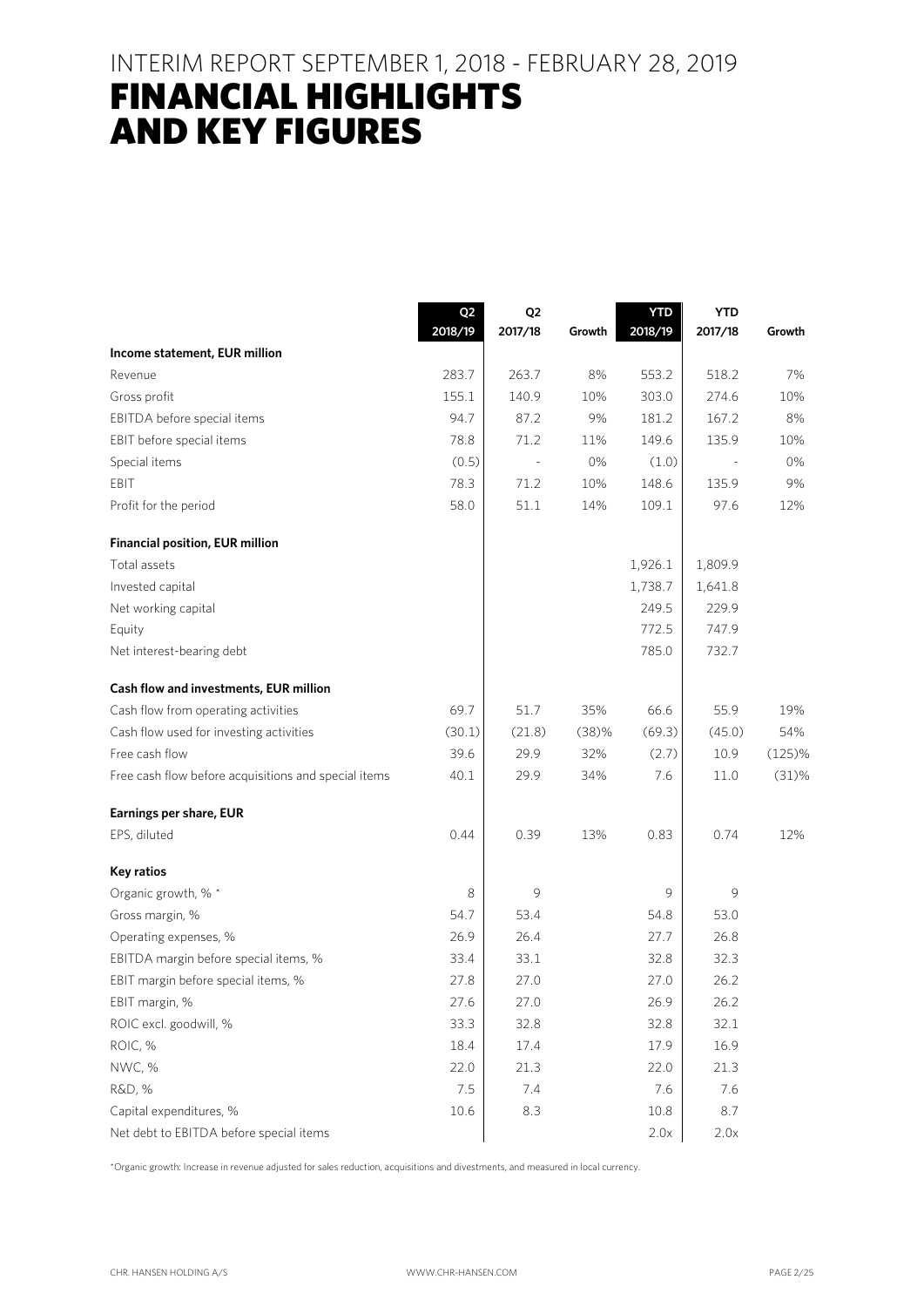### INTERIM REPORT SEPTEMBER 1, 2018 - FEBRUARY 28, 2019 YTD 2018/19 RESULTS





#### **MARKET DEVELOPMENTS**

During the first half of 2018/19, the end markets for fermented milk grew by 2-3%, driven by Asia-Pacific, the Middle East and Africa, while the EU was flat, and the US declined slightly. Global production of cheese grew by around 2%, primarily driven by North America. Globally, pricing structures still favor cheese production over available alternatives.

The market for probiotics for infant formula applications continues to grow, driven by increased consumer awareness leading to higher penetration in all regions, with Asia-Pacific seeing the highest growth. The market for high-end dietary supplements also grows globally, but at a lower growth rate.

The market for microbial-based solutions for animal health developed favorably, supported by an increased focus on reducing the use of antibiotics in livestock production. However, the dairy cattle industry in North America continues to be under pressure.

Conversion to natural colors continued across most segments in EMEA and North America, particularly driven by coloring foodstuffs. Raw material prices for key pigments declined and impacted market growth negatively.

#### **REVENUE**

Organic growth was 9% and adjusted for a negative currency impact of 2% corresponded to a revenue increase of 7% to EUR 284 million. The organic growth was primarily driven by volume/mix effects, while around 3% came from price increases in local currencies. The impact from acquisitions was immaterial. The price increases were mainly achieved by using EUR-based pricing in certain countries to protect EBIT from depreciating currencies.

In Q2, organic growth was 8% and corresponded to a revenue increase of 8%, primarily driven by volume/mix effects.

| <b>REVENUE</b>           | <b>O2</b><br>2018/19 | YTD<br>2018/19 |
|--------------------------|----------------------|----------------|
|                          |                      |                |
| Organic growth (vol/mix) | 6%                   | 6%             |
| Organic growth (price)   | 2%                   | 3%             |
| Acquisition              | 0%                   | 0%             |
| Organic growth           | 8%                   | 9%             |
| Currencies               | 0%                   | $-2%$          |
| <b>EUR</b> growth        | 8%                   | 7%             |

### **REVENUE BY REGION**

### **EMEA (Europe, Middle East and Africa)**

Organic growth was 9% and adjusted for a negative currency impact of 2% corresponded to a revenue increase of 7%. Organic growth was driven by strong growth in Human Health and Animal Health, and solid growth in Food Cultures & Enzymes and Natural Colors.

In Q2, organic growth was 9% and adjusted for a negative currency impact of 1% corresponded to a revenue increase of 8%. Organic growth was driven by strong growth in Human Health and Food Cultures & Enzymes, and solid growth in Natural Colors. Animal Health declined due to changes in distribution setup.

#### **North America**

Organic growth was 5% and adjusted for a positive currency impact of 4% corresponded to a revenue increase of 9%. Organic growth was driven by solid growth in Food Cultures & Enzymes and strong growth in Natural Colors, while Human Health was flat, and Animal Health declined, the latter being primarily due to poor farmer economics and timing of orders for silage.

In Q2, organic growth was 5% and adjusted for a positive currency impact of 7% corresponded to a revenue increase of 12%. Organic growth was driven by solid growth in Food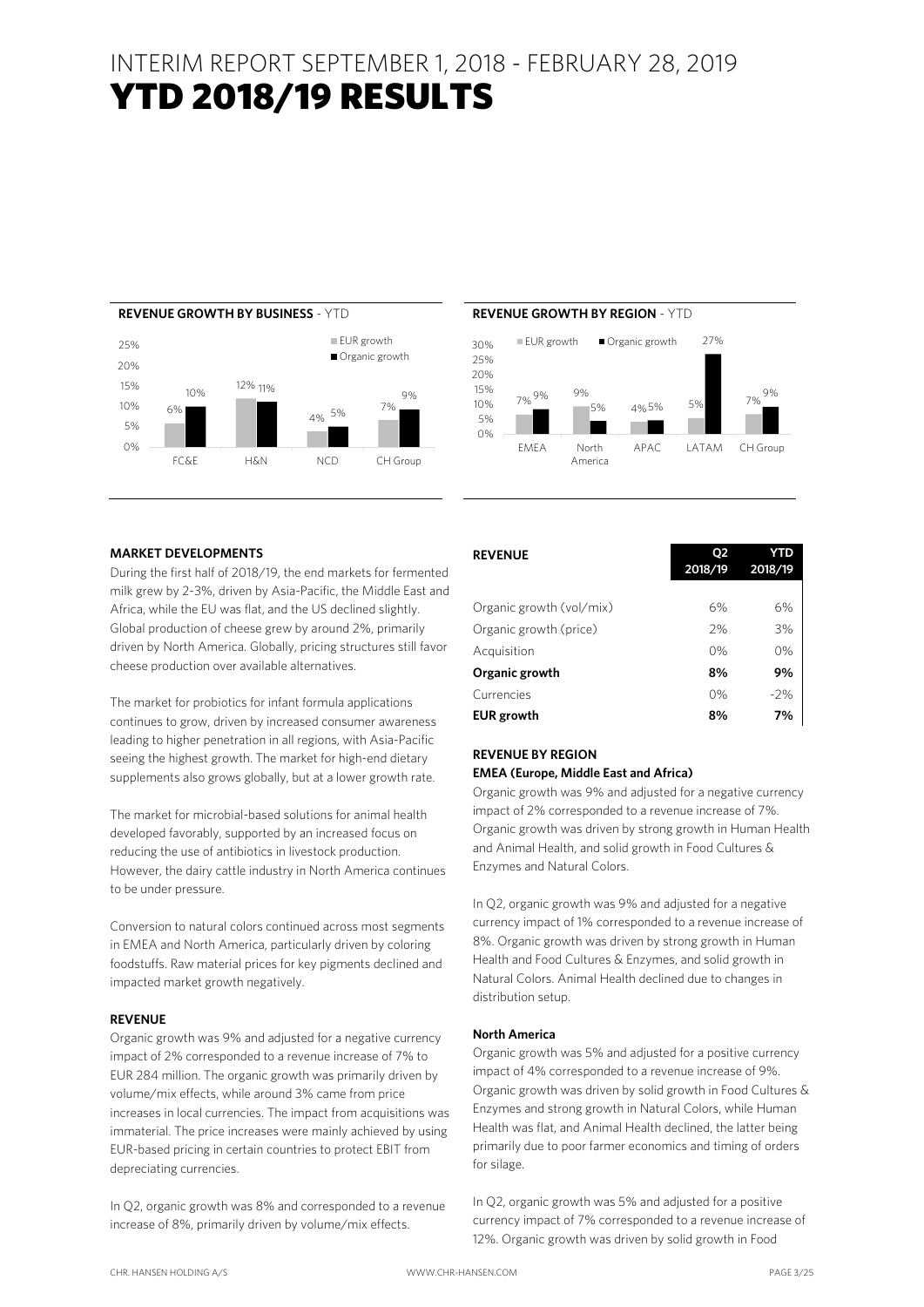Cultures & Enzymes and strong growth in Natural Colors, while sales in Human Health were flat and sales in Animal Health declined slightly, primarily due to soft farmer economics.

### **APAC (Asia-Pacific)**

Organic growth was 5% and adjusted for a negative currency impact of 1% corresponded to a revenue increase of 4%. Organic growth was driven by strong growth in Human Health and good growth in Food Cultures & Enzymes, while Natural Colors was flat.

In Q2, organic growth was slightly positive and adjusted for a positive currency impact corresponded to a revenue increase of 1%. Organic growth was driven by good growth in Food Cultures & Enzymes, while Health & Nutrition declined due to timing of orders in dietary supplements, and Natural Colors declined due to declining raw material prices.

### **LATAM (Latin America)**

Organic growth was 27% and adjusted for a negative currency impact of 22% corresponded to a revenue increase of 5%. The EUR-based pricing model contributed almost half of the organic growth. Organic growth was driven by strong growth in Food Cultures & Enzymes and Health & Nutrition, while Natural Colors declined due to declining raw material prices and a challenging economic climate impacting demand for natural colors.

In Q2, organic growth was 23% and adjusted for a negative currency impact of 17% corresponded to a revenue increase of 6%. Organic growth was driven by strong growth in Food Cultures & Enzymes, Health & Nutrition, while Natural Colors declined due to declining raw material prices.

### **GROSS PROFIT**

Gross profit was EUR 303 million, up 10% from EUR 275 million in the first half of 2017/18. The gross margin increased by 1.8%-points to 54.8%, driven by all business areas. Acquisitions did not have a material impact on the gross margin.

In Q2, gross profit was EUR 155 million, up 10% on 2017/18. The gross margin increased by 1.3%-points to 54.7%, driven by Food Cultures & Enzymes and Natural Colors, and partly offset by Health & Nutrition.

### **OPERATING EXPENSES (% OF REVENUE)**

Operating expenses totaled EUR 153 million (27.7% of revenue), compared to EUR 139 million (26.8%) in the first half of 2017/18.

Research & development (R&D) expenses including amortization and depreciation amounted to EUR 39 million (7.1%), compared to EUR 37 million (7.2%) in the first half of 2017/18. Total R&D expenditures incurred amounted to EUR 42 million, compared to EUR 39 million last year. The increase of EUR 3 million was driven by strategic initiatives related to Nature's no. 1.

| <b>EUR</b> million        | YTD<br>2018/19 | YTD<br>2017/18 |
|---------------------------|----------------|----------------|
| R&D expenses (P&L)        | 39.3           | 37.1           |
| - Amortization            | 3.7            | 3.5            |
| - Impairment              | 0.2            |                |
| + Capitalization          | 6.6            | 5.6            |
| R&D expenditures incurred | 42.0           | 39.2           |

Sales & marketing expenses amounted to EUR 77 million (13.9%), compared to EUR 66 million (12.7%) in the first half of 2017/18. The increase was driven by initiatives to support the Nature's no. 1 strategy, e.g. investments in digitization, building route-to-market in Health & Nutrition, and an increase in sales and application support resources in Food Cultures & Enzymes.

Administrative expenses amounted to EUR 39 million (7.0%), compared to EUR 37 million (7.0%) in the first half of 2017/18.

Other operating income was EUR 1 million net, on par with the first half of 2017/18.

In Q2, total operating expenses were EUR 76 million (26.9%), compared to EUR 70 million (26.4%) in 2017/18.

### **OPERATING PROFIT (EBIT) BEFORE SPECIAL ITEMS**

EBIT before special items amounted to EUR 150 million, compared to EUR 136 million in the first half of 2017/18, an increase of 10%. All business areas contributed to the higher EBIT. Acquisitions did not have a material impact on EBIT.

The EBIT margin before special items was 27.0%, up 0.8%-point from 26.2% in the first half of 2017/18. EBIT margins increased in all business areas, most notably in FC&E due to production efficiencies and NCD. Currencies had an immaterial impact on the EBIT margin.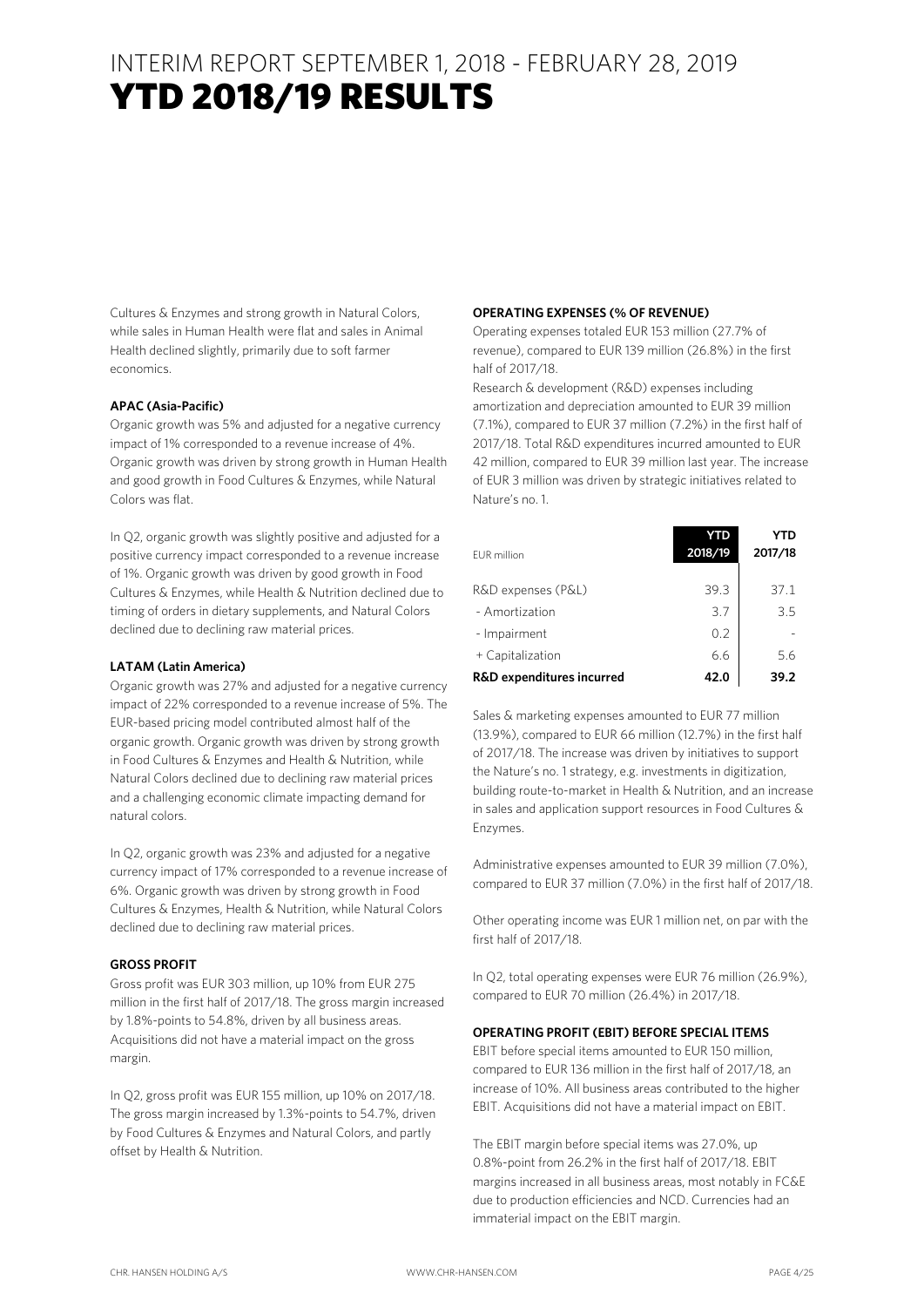### INTERIM REPORT SEPTEMBER 1, 2018 - FEBRUARY 28, 2019 YTD 2018/19 RESULTS





In Q2, the EBIT margin before special items was 27.8%, up from 27.0% last year. Scalability benefits in production in Food Cultures & Enzymes were partially offset by investments in strategic initiatives.

### **SPECIAL ITEMS**

Special items were EUR 1 million, compared to nil in the first half of 2017/18, driven by costs related to the acquisition and integration of Hundsbichler GmbH.

### **OPERATING PROFIT (EBIT)**

EBIT amounted to EUR 149 million, compared to EUR 136 million, and the EBIT margin was 26.9%, compared to 26.2% in the first half of 2017/18.

In Q2, the EBIT margin was 27.6%, compared to 27.0% last year.

### **NET FINANCIALS AND TAX**

Net financial expenses amounted to EUR 7 million, compared to EUR 9 million in the first half of 2017/18. Net interest expenses were EUR 6 million, unchanged from last year.

The net impact from exchange rate adjustments was a negative EUR 1 million, mainly caused by unrealized losses from the EUR depreciating against the USD.

Income taxes were EUR 33 million, equivalent to an effective tax rate of 23%, unchanged from the first half of 2017/18.

### **PROFIT FOR THE PERIOD**

Profit for the period was EUR 109 million, compared to EUR 98 million in the first half of 2017/18, an increase of 12%. In Q2, profit was EUR 58 million, compared to EUR 51 million last year.

### **ASSETS**

At February 28, 2019, total assets amounted to EUR 1,926 million, compared to EUR 1,810 million the year before. The increase was mainly due to investments in the microbial production platform.

Total non-current assets amounted to EUR 1,497 million, compared to EUR 1,419 million at February 28, 2018. Intangible assets increased by EUR 11 million, while property, plant and equipment increased by EUR 67 million.

Total current assets amounted to EUR 429 million, compared to EUR 391 million at February 28, 2018. Inventories increased by EUR 14 million, or 9%, and receivables were up by EUR 15 million, or 8%. Cash increased by EUR 9 million to EUR 54 million.

#### **NET WORKING CAPITAL**

Net working capital was EUR 250 million, or 22.0% of revenue, compared to EUR 230 million, or 21.3%, in the first half of 2017/18. The increase in the percentage of revenue was due to higher inventories and receivables, partly offset by higher trade payables.

### **EQUITY**

Total equity amounted to EUR 773 million at February 28, 2019, compared to EUR 748 million a year earlier.

An ordinary dividend for the financial year 2017/18 totaling EUR 114 million was paid out on December 4, 2018.

### **NET DEBT**

Net interest-bearing debt amounted to EUR 785 million, or 2.0x EBITDA, compared to EUR 733 million, or 2.0x EBITDA, at February 28, 2018.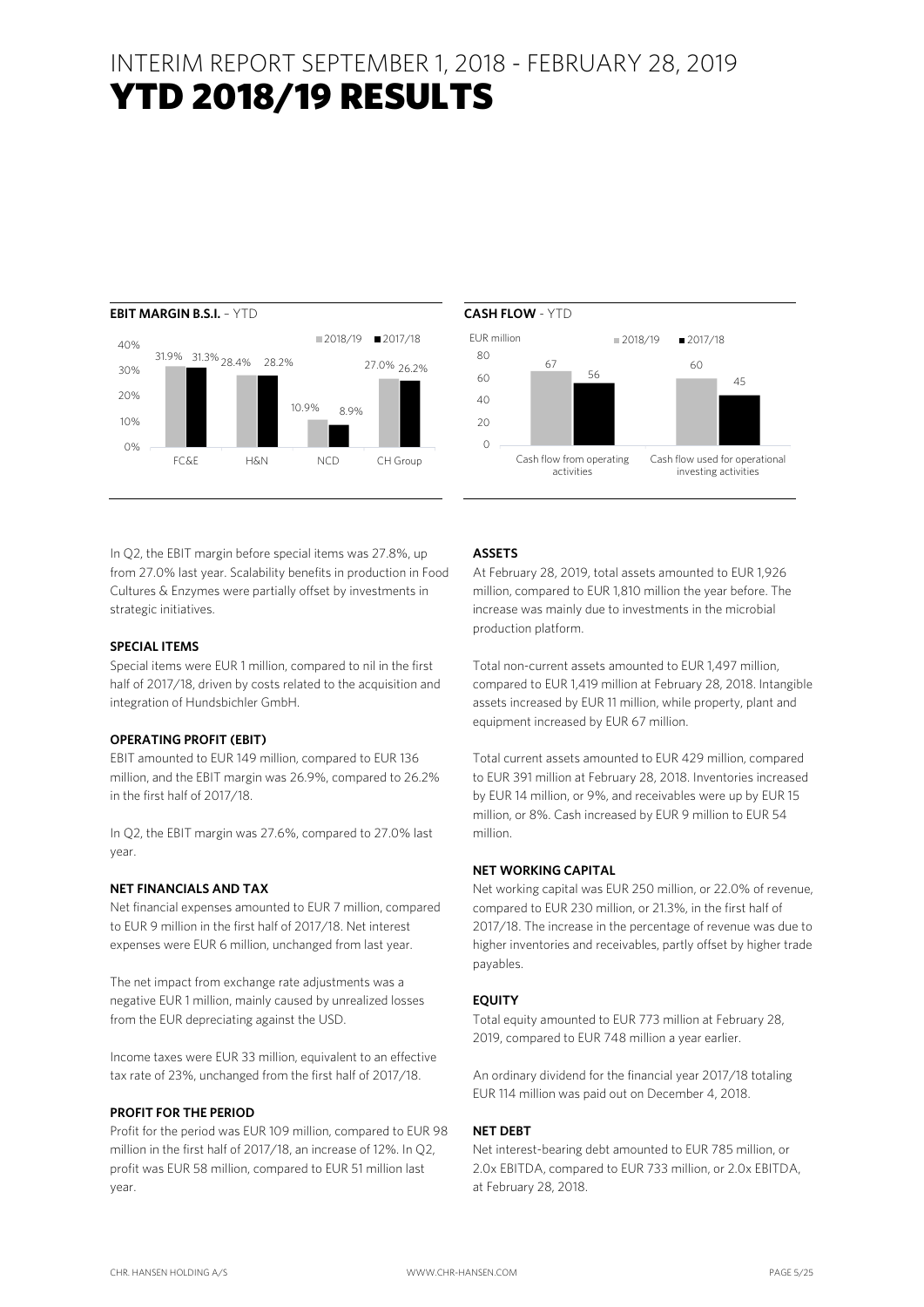## YTD 2018/19 RESULTS

### **RETURN ON INVESTED CAPITAL (ROIC) EXCLUDING GOODWILL**

The return on invested capital excluding goodwill was 32.8%, compared to 32.1% in the first half of 2017/18. Invested capital excluding goodwill increased to EUR 968 million, compared to EUR 880 million at February 28, 2018, mainly due to investments in the microbial production platform.

### **CASH FLOW**

Cash flow from operating activities was EUR 67 million, compared to EUR 56 million in the first half of 2017/18. The increase was driven by the growth in the operating profit, a change in working capital, offset by higher taxes paid. The increase in taxes paid was due to the absence of acquisitionrelated tax benefits recognized in 2017/18.

Cash flow used for operational investing activities was EUR 60 million, or 10.8% of revenue, compared to EUR 45 million, or 8.7% of revenue, in the first half of 2017/18. The increase was primarily driven by investments to expand the capacity for packaging freeze-dried products in Copenhagen.

Free cash flow before acquisitions and special items was EUR 8 million, compared to EUR 11 million from the first half of 2017/18. The decrease was driven by the increase in investing activities, partly offset by the increase in cash flow from operating activities.

Cash flow used for acquisitions was EUR 9 million and related to the acquisition of Hundsbichler GmbH in October 2018.

In Q2, cash flow from operating activities was EUR 70 million compared to EUR 52 million last year. The increase was driven by a change in working capital and a higher operating profit.

Cash flow used for operational investing activities was EUR 30 million, compared to EUR 22 million last year.

Free cash flow before acquisitions and special items was EUR 40 million, compared to EUR 30 million last year.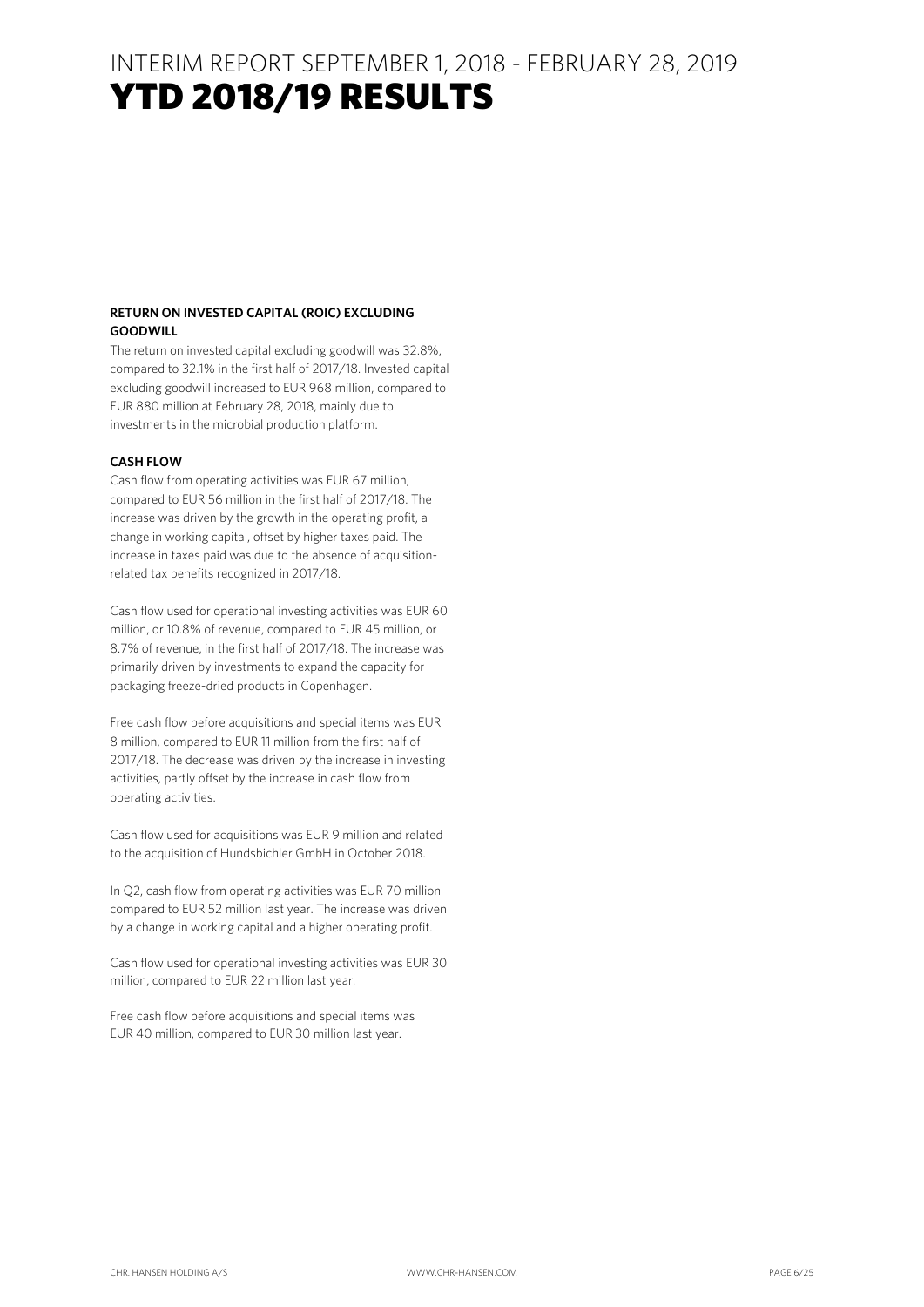### INTERIM REPORT SEPTEMBER 1, 2018 - FEBRUARY 28, 2019 SEGMENT INFORMATION

### FOOD CULTURES & ENZYMES

#### **59% OF REVENUE**

|                         | Q <sub>2</sub> | Q <sub>2</sub> | YTD     | <b>YTD</b> |
|-------------------------|----------------|----------------|---------|------------|
| EUR million             | 2018/19        | 2017/18        | 2018/19 | 2017/18    |
| Revenue                 | 166.0          | 153.7          | 327.1   | 308.8      |
| Organic growth          | 11%            | 12%            | 10%     | 12%        |
| <b>EBITDA</b>           | 63.0           | 57.4           | 123.4   | 115.8      |
| EBITDA margin           | 38.0%          | 37.3%          | 37.7%   | 37.5%      |
| EBIT                    | 53.3           | 47.6           | 104.3   | 96.8       |
| EBIT margin             | 32.1%          | 31.0%          | 31.9%   | 31.3%      |
| ROIC excluding goodwill |                |                | 39.1%   | 39.7%      |



### **REVENUE**

Organic growth for the first half of 2018/19 was 10% and adjusted for a negative currency impact of 4% corresponded to a revenue increase of 6%. The impact from acquisitions was less than 1%. Organic growth comprised 6% from volume/mix and 4% from price increases in local currencies. The price increases were mainly achieved by using EUR-based pricing.

The organic growth was primarily driven by strong growth in cheese and meat cultures, and enzymes. Fermented milk and probiotics delivered solid growth. LATAM grew strongly, while North America and EMEA showed solid growth, and APAC delivered good growth. Bioprotective cultures delivered organic growth of approximately 10%, and growth was driven by the existing segments within fermented milk, cheese and meat, with EMEA being the strongest growing region. LATAM and APAC also reported strong growth, albeit from a low base.

In Q2, organic growth was 11% and adjusted for a negative currency impact of 3% corresponded to a revenue increase of 8%. Organic growth comprised 7% from volume/mix and 4% from price increases, which were mainly achieved by using EUR-based pricing. The impact from acquisitions was less than

| $-0.07.7$ | ----  | $-0.07.7$ | ----  |
|-----------|-------|-----------|-------|
|           |       |           |       |
| 166.0     | 153.7 | 327.1     | 308.8 |
| 11%       | 12%   | 10%       | 12%   |
| 63.0      | 57.4  | 123.4     | 115.8 |
| 38.0%     | 37.3% | 37.7%     | 37.5% |
| 53.3      | 47.6  | 104.3     | 96.8  |
| 32.1%     | 31.0% | 31.9%     | 31.3% |
|           |       | 39.1%     | 39.7% |
|           |       |           |       |
|           |       |           |       |

1%. Organic growth was primarily driven by strong growth in cheese cultures, probiotics and enzymes, solid growth in fermented milk and bioprotection, and good growth in meat cultures.

A new cheese coagulant enzyme, CHY-MAX® Supreme, was launched towards the end of Q2. This game-changing coagulant enables up to one percent yield increase for certain types of cheeses, which will be an important growth driver for Food Cultures & Enzymes. Also, a new product to ferment plant-based dairy alternatives was launched, NU-TRISH® LGG®, which includes the world's best documented probiotic strain, LGG®.

### **EBIT**

EBIT amounted to EUR 104 million, compared to EUR 97 million in the first half of last year. The EBIT margin was 31.9%, up 0.6%-point compared to last year. The realized scalability benefits in production (in excess of 1%-point on gross margin), most notably from increased capacity utilization at Copenhagen, were partly offset by investments in strategic initiatives.

In Q2, the EBIT margin was 32.1%, up by 1.1%-points from last year driven by scalability benefits at Copenhagen.

### **ROIC EXCLUDING GOODWILL**

The return on invested capital excluding goodwill was 39.1%, compared to 39.7% in 2017/18. Invested capital excluding goodwill increased by EUR 59 million, or 12%, to EUR 563 million. The increase was mainly due to investments in production capacity and higher net working capital.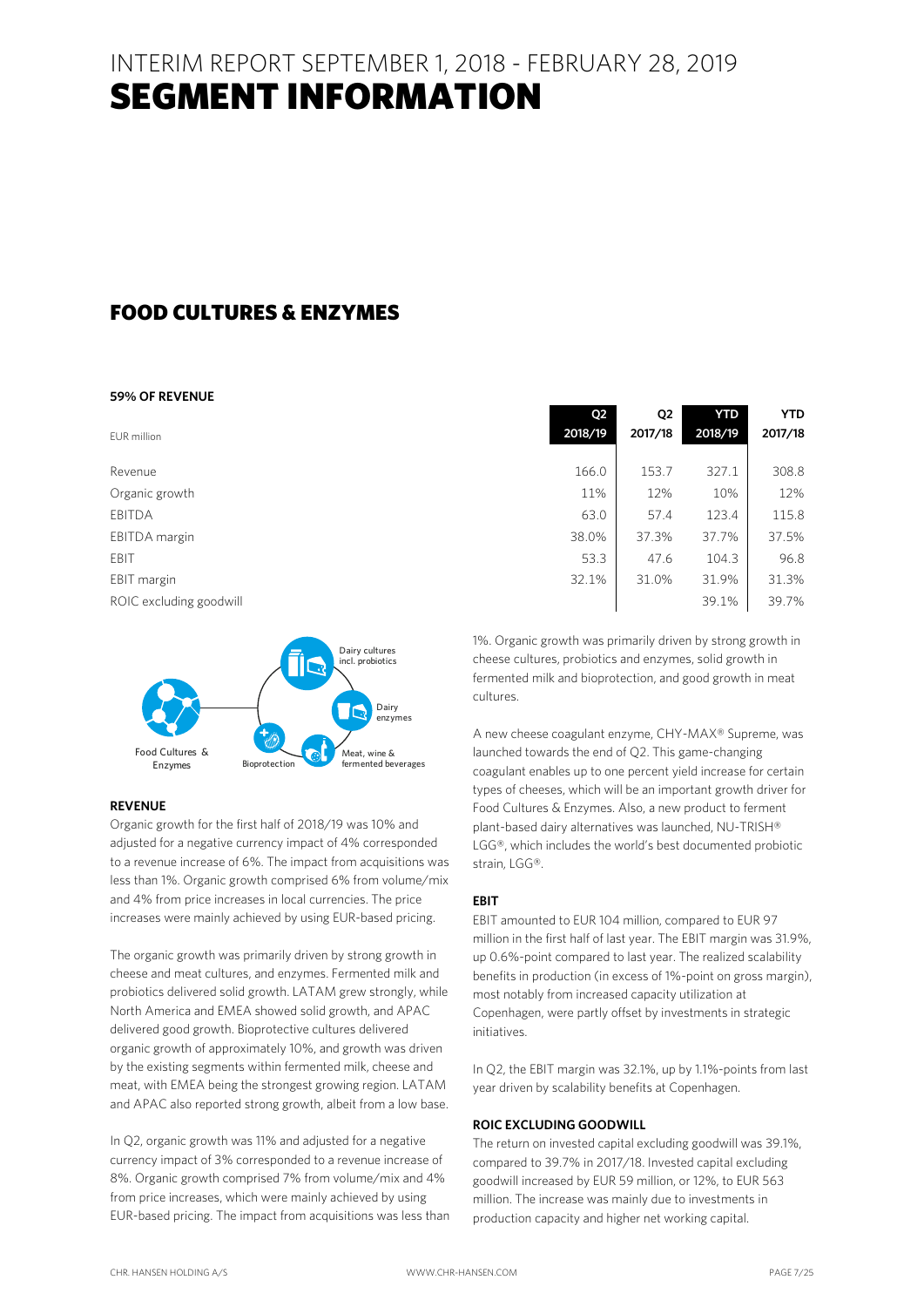### INTERIM REPORT SEPTEMBER 1, 2018 - FEBRUARY 28, 2019 SEGMENT INFORMATION

### HEALTH & NUTRITION

#### **21% OF REVENUE**

|                         | Q2      | Q <sub>2</sub> | YTD     | <b>YTD</b> |
|-------------------------|---------|----------------|---------|------------|
| EUR million             | 2018/19 | 2017/18        | 2018/19 | 2017/18    |
| Revenue                 | 62.5    | 57.2           | 118.1   | 105.5      |
| Organic growth          | 6%      | 7%             | 11%     | 8%         |
| <b>EBITDA</b>           | 24.0    | 23.0           | 42.6    | 38.6       |
| EBITDA margin           | 38.3%   | 40.2%          | 36.1%   | 36.6%      |
| EBIT                    | 19.5    | 18.6           | 33.5    | 29.8       |
| EBIT margin             | 31.0%   | 32.5%          | 28.4%   | 28.2%      |
| ROIC excluding goodwill |         |                | 25.3%   | 24.6%      |



### **REVENUE**

Organic growth for the first half of 2018/19 was 11% and adjusted for a positive currency impact of less than 1% corresponded to a revenue increase of 12%, almost all from volume/mix. Human Health delivered strong growth, while Animal Health delivered slight growth. Plant Health delivered very strong growth, albeit from a low base.

Organic growth in Human Health was driven by strong growth in infant formula in all regions. Dietary supplements in EMEA delivered solid growth, while revenue from the remaining regions was on par with last year.

Animal Health was positively impacted by strong growth in poultry and solid growth in swine, while the cattle segment encompassing beef, dairy and silage declined. Cattle farmer economics, particularly in North America, negatively impacted demand for probiotics. The negative developments in silage was driven by timing of orders. Organic growth in Animal Health is expected to improve during the year.

Plant Health continued to benefit from the launch in 2018 of the bionematicides, Quartzo® and Presence®, in Brazil. Growth was very strong, albeit from a modest base.

In Q2, organic growth was 6%, and adjusted for a positive currency impact of 3% corresponded to a revenue increase of

| 62.5                                             | 57.2  | 118.1 | 105.5 |  |  |
|--------------------------------------------------|-------|-------|-------|--|--|
| 6%                                               | 7%    | 11%   | 8%    |  |  |
| 24.0                                             | 23.0  | 42.6  | 38.6  |  |  |
| 38.3%                                            | 40.2% | 36.1% | 36.6% |  |  |
| 19.5                                             | 18.6  | 33.5  | 29.8  |  |  |
| 31.0%                                            | 32.5% | 28.4% | 28.2% |  |  |
|                                                  |       | 25.3% | 24.6% |  |  |
| en by volume/mix. Human Health delivered solid   |       |       |       |  |  |
| Iriven by EMEA, while North America was slightly |       |       |       |  |  |

9%, driv growth c negative, and APAC declined due to timing of orders from a key customer. Animal Health delivered modest growth reflecting strong growth in poultry and solid growth in silage, while cattle and swine declined. The former was due to challenging farmer economics in North America, while the latter was due to changes in the distribution setup in EMEA. Plant Health continued to grow strongly in LATAM from a modest base.

### **JOINT VENTURE WITH LONZA AG**

Referencing our Company Announcement no. 4 of 2019, Chr. Hansen and Lonza AG will establish a joint venture in the Human Microbiome that brings together best-in-class, complementary capabilities and will be the first CDMO (contract development and manufacturing organization) globally to provide a full supply chain offering for manufacturing bacterial strains for therapeutic use.

### **EBIT**

EBIT amounted to EUR 34 million, compared to EUR 30 million in the first half of last year. The EBIT margin was 28.4%, up 0.2%-point compared to last year.

In Q2, the EBIT margin was 31.0%, compared to 32.5% last year, driven by resources for strategic initiatives and slightly higher production costs, offset partly by currencies.

### **ROIC EXCLUDING GOODWILL**

The return on invested capital excluding goodwill was 25.3%, compared to 24.6% in 2017/18. Invested capital excluding goodwill increased by EUR 27 million, or 11%, to EUR 273 million. The increase was due to investments in production capacity and higher net working capital.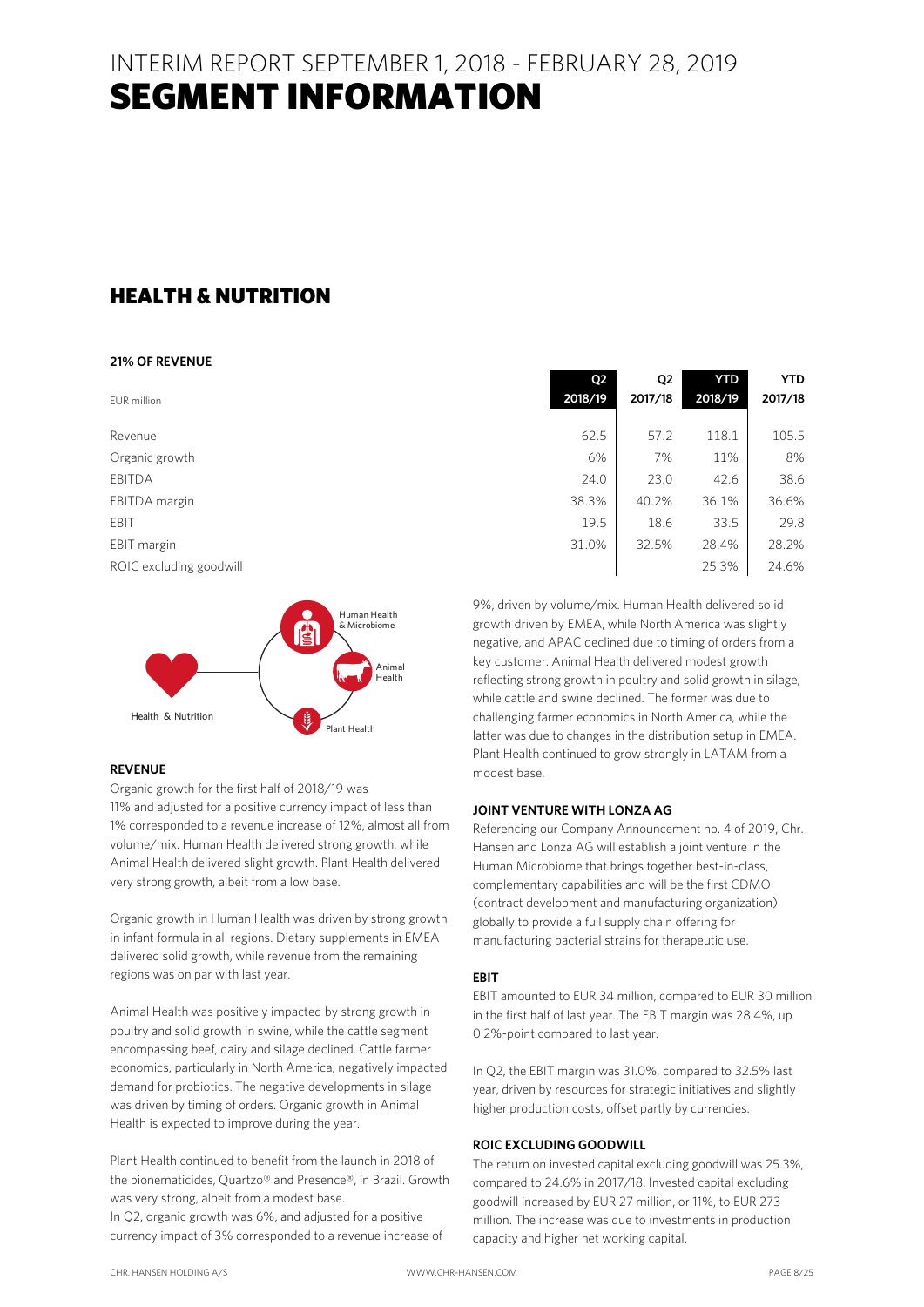### NATURAL COLORS

### **20% OF REVENUE**

|                         | Q2      | Q <sub>2</sub> | <b>YTD</b> | <b>YTD</b> |
|-------------------------|---------|----------------|------------|------------|
| EUR million             | 2018/19 | 2017/18        | 2018/19    | 2017/18    |
|                         |         |                |            |            |
| Revenue                 | 55.2    | 52.8           | 108.0      | 103.9      |
| Organic growth          | 5%      | 4%             | 5%         | 4%         |
| <b>EBITDA</b>           | 7.7     | 6.8            | 15.2       | 12.8       |
| EBITDA margin           | 14.0%   | 12.9%          | 14.1%      | 12.3%      |
| EBIT                    | 6.0     | 5.0            | 11.8       | 9.3        |
| EBIT margin             | 11.0%   | 9.5%           | 10.9%      | 8.9%       |
| ROIC excluding goodwill |         |                | 19.4%      | 15.9%      |



### **REVENUE**

Organic growth for the first half of 2018/19 was 5% and adjusted for a negative currency impact of 1% corresponded to a revenue increase of 4%. Organic growth comprised approximately 5% from volume/mix effects and the impact from pricing was immaterial.

Organic volume growth was primarily driven by strong growth in coloring foodstuffs, and launches in the FRUITMAX® range during the past 12 months have supported this trend. Significant raw material price declines for carmine and annatto through the first half of the year impacted pricing of natural colors negatively but were largely offset by price increases for other pigments.

Organic growth was strong in North America, EMEA delivered solid growth, APAC was flat, while LATAM declined mainly due to lower raw material prices and a challenging economic climate impacting demand for natural colors.

In Q2, organic growth was 5%, and adjusted for a negative currency impact of 1% corresponded to a revenue increase of 4%. Organic growth comprised approximately 6% from

| 2018/19 | 2017/18 | 2018/19 | 2017/18 |
|---------|---------|---------|---------|
|         |         |         |         |
| 55.2    | 52.8    | 108.0   | 103.9   |
| 5%      | 4%      | 5%      | 4%      |
| 7.7     | 6.8     | 15.2    | 12.8    |
| 14.0%   | 12.9%   | 14.1%   | 12.3%   |
| 6.0     | 5.0     | 11.8    | 9.3     |
| 11.0%   | 9.5%    | 10.9%   | 8.9%    |
|         |         | 19.4%   | 15.9%   |
|         |         |         |         |

volume/mix effects and a negative impact of 1% from prices. Growth was driven by strong growth in North America from successful conversion projects with key customers and solid growth in EMEA driven by FRUITMAX®, while LATAM and APAC declined, primarily impacted by lower prices for carmine and annatto.

### **EBIT**

EBIT amounted to EUR 12 million, compared to EUR 9 million in the first half of last year. The EBIT margin was 10.9%, up 2.0%-points compared to last year. The increase was mainly caused by operating efficiencies, a soft baseline from last year and a temporary impact from declining raw material prices, partly offset by currencies.

In Q2, the EBIT margin was 11.0%, up 1.5%-points from last year, driven by operating efficiencies, a soft baseline from last year and a temporary impact from declining raw material prices, the cost of last year's management change, and partly offset by currencies.

### **ROIC**

The return on invested capital was 19.4%, compared to 15.9% in 2017/18. Invested capital increased by EUR 3 million, or 2%, to EUR 132 million.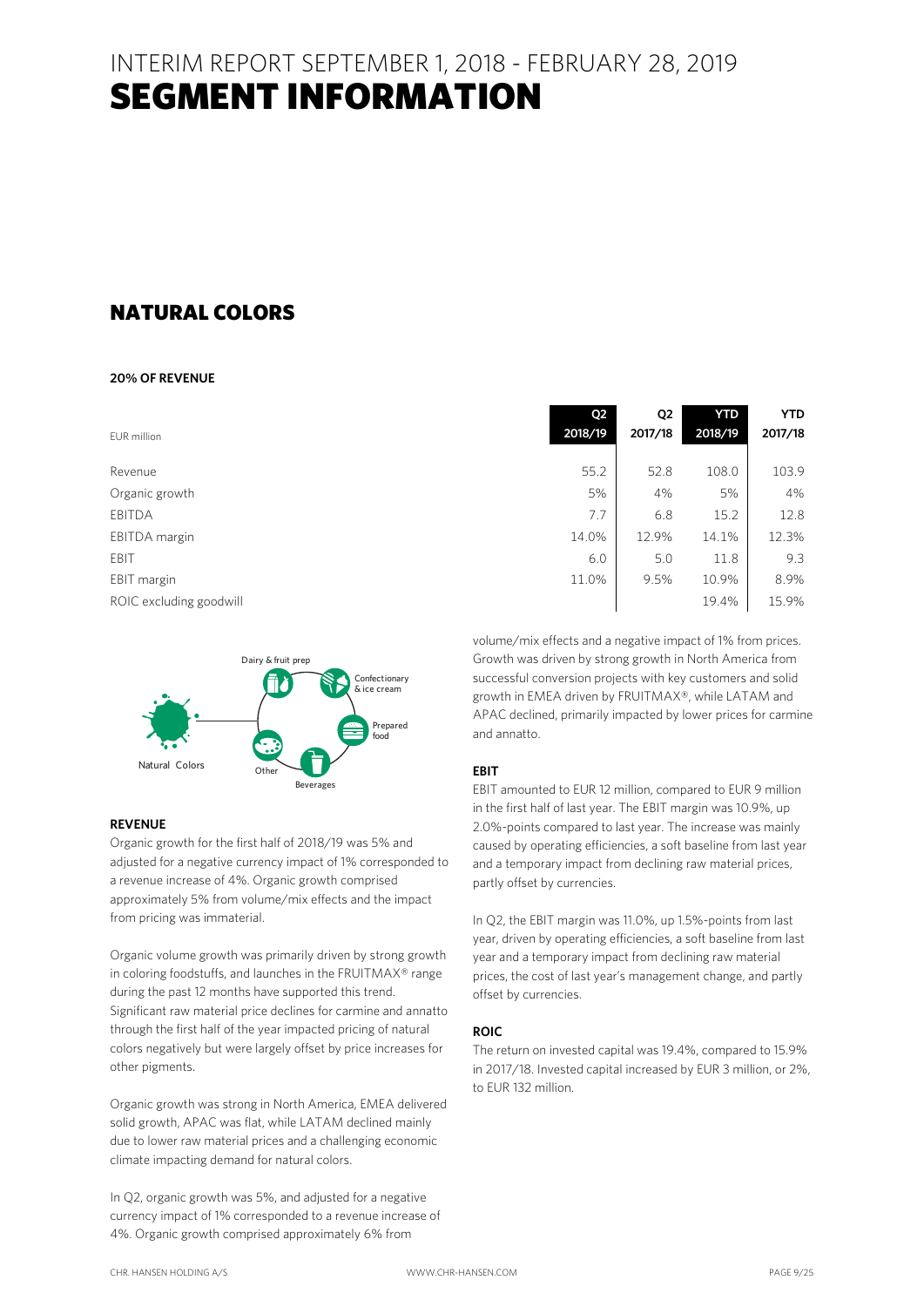### INTERIM REPORT SEPTEMBER 1, 2018 - FEBRUARY 28, 2019 **OUTLOOK FOR 2018/19**

### **ORGANIC REVENUE GROWTH**

For 2018/19, organic revenue growth is still expected to be 9- 11%, positively impacted by a moderate EUR price effect.

Food Cultures & Enzymes is expected to grow above the longterm ambition of 7-8% organic growth, with the additional growth driven by a high EUR price impact. Health & Nutrition is expected to grow organically at 10% or above, while Natural Colors is now expected to grow organically between 5-7% (previously 6-9%), due to the lower raw material prices and a softer momentum in LATAM and APAC.

### **EBIT MARGIN BEFORE SPECIAL ITEMS (B.S.I.)**

The EBIT margin b.s.i. is expected to be around 29.5%. Increased utilization of production capacity in Food Cultures & Enzymes will have a positive impact on the margin. The positive margin development is expected to be partly offset by increased investments into the lighthouse projects and other strategic priorities.

### **FREE CASH FLOW**

Free cash flow before acquisitions, divestments and special items is expected to be around the EUR 196 million realized in 2017/18. This expectation assumes lower growth in cash flow from operating activities than growth of EBIT before special items, due to a higher level of taxes to be paid in 2018/19, mainly related to the absence of acquisition-driven tax benefits realized in 2017/18. Cash flow used for operational investment activities will be at a relatively high level and is expected to be between EUR 110-130 million. This includes multiple investments across the group, and also assumes a successful sale-and-lease-back of the company's main site in Hørsholm in Q4 2018/19.

### **ASSUMPTIONS**

The outlook is based on constant currencies and stable raw material prices and assumes no acquisitions. The outlook is also based on the current political and economic environment, although there is a risk of increased political and economic uncertainty – e.g. the economic climate in the Middle East and Latin America, the risk of a 'hard' Brexit, and trade tensions between large economies. Any deterioration in these situations might impact the outlook.

### **SENSITIVITY**

Chr. Hansen is a global company serving more than 140 countries through subsidiaries in more than 30 countries.

The most significant currency exposure relates to USD, which accounts for 25-30% of revenue, while exposure to other currencies is more modest. A 5% decrease in the USD exchange rate impacts revenue measured in EUR negatively by around EUR 15-20 million.

Organic revenue growth is sensitive to exchange rate fluctuations in currencies for which Chr. Hansen applies a EUR-based pricing model, and to changes in raw material prices for Natural Colors as some contracts are adjusted for movements in raw material prices.

The EBIT margin is also sensitive to exchange rate fluctuations and to changes in raw material prices for Natural Colors. Production in the US and sourcing in USD only partly offset the impact on revenue from changes in the USD exchange rate. Therefore, the relative EBIT exposure is higher than the 25- 30% revenue exposure. A 5% decrease in the USD exchange rate would impact EBIT negatively by roughly half of the revenue impact.

The currency sensitivity for EBIT also applies to free cash flow.

The use of currency hedging of balance sheet exposures and future cash flows is described in note 4.3 to the Consolidated Financial Statements 2017/18.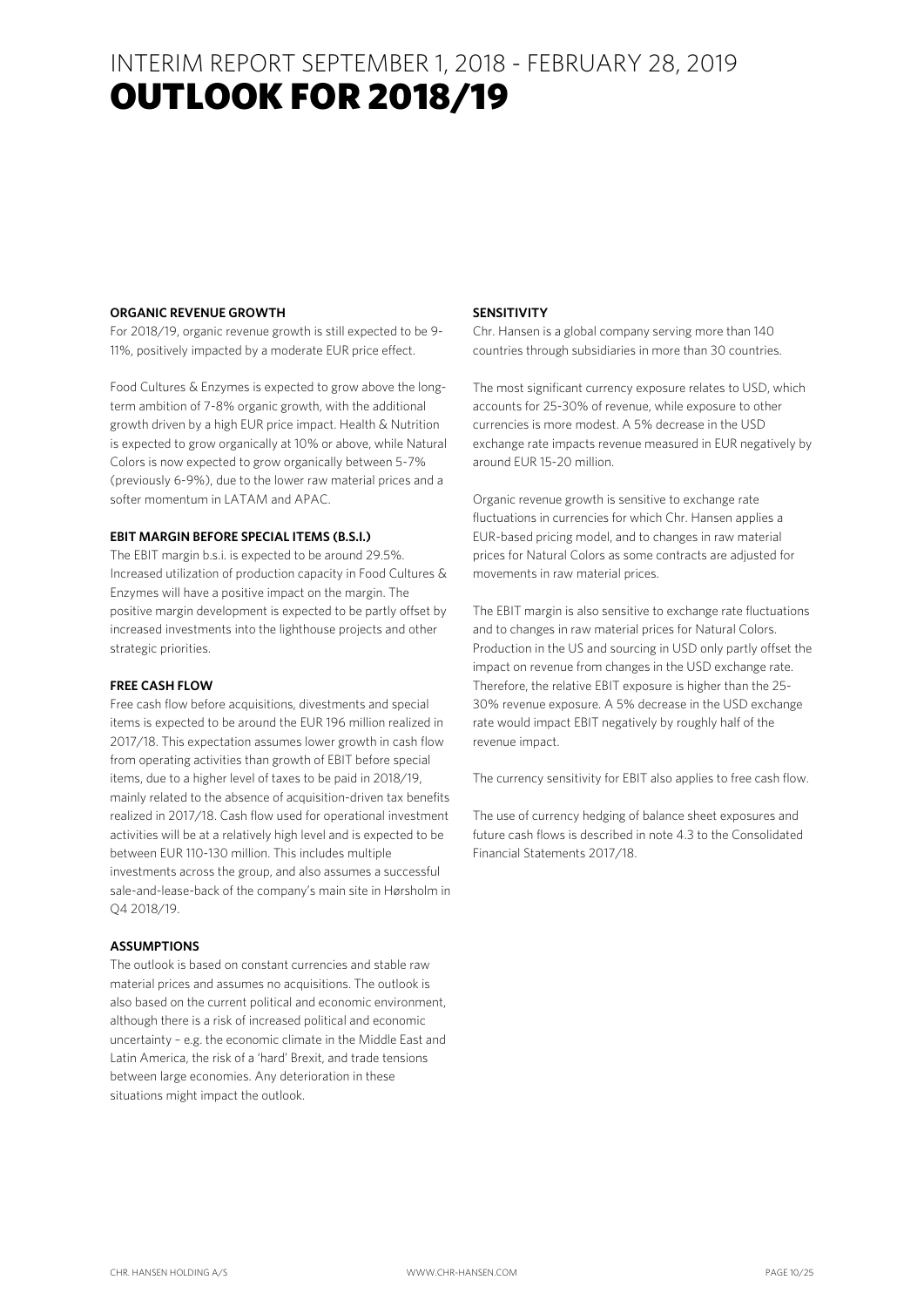### INTERIM REPORT SEPTEMBER 1, 2018 - FEBRUARY 28, 2019 ADDITIONAL INFORMATION

### **CHANGES IN CHR. HANSEN'S EXECUTIVE BOARD**

Regrettably, Christoffer Lorenzen, member of the Executive Board and EVP of Food Cultures & Enzymes, has decided to pursue a career outside of Chr. Hansen as CEO of Karo Pharma (HQ in Stockholm, Sweden). Christoffer will leave his position at Chr. Hansen by the end of June 2019.

Jacob Vishof Paulsen, currently EVP of the EMEA and North American regions, will assume the responsibility for Food Cultures & Enzymes, reporting to CEO Mauricio Graber. During the next few months Christoffer and Jacob will work closely together to ensure a smooth transition of responsibilities.

Jacob Vishof Paulsen joined Chr. Hansen in October 2006 as Sales & Business Development Director in Global Sales. He was later appointed Area Country Manager for Central East Europe and spent one year at the Chr. Hansen office in Parma, Italy. In April 2011 he took up the position as Regional VP for Europe. In 2013 he was appointed Group VP and Head of EMEA with report to the CEO. In 2016 Jacob was appointed EVP of the EMEA & North American regions.

Following the change, the Executive Board will consist of: CEO Mauricio Graber, CFO Søren Westh Lonning and CSO Thomas Schäfer. The Executive Board is appointed by the Board of Directors and is responsible for the day-to-day management within the guidelines and directions given by the Board of Directors.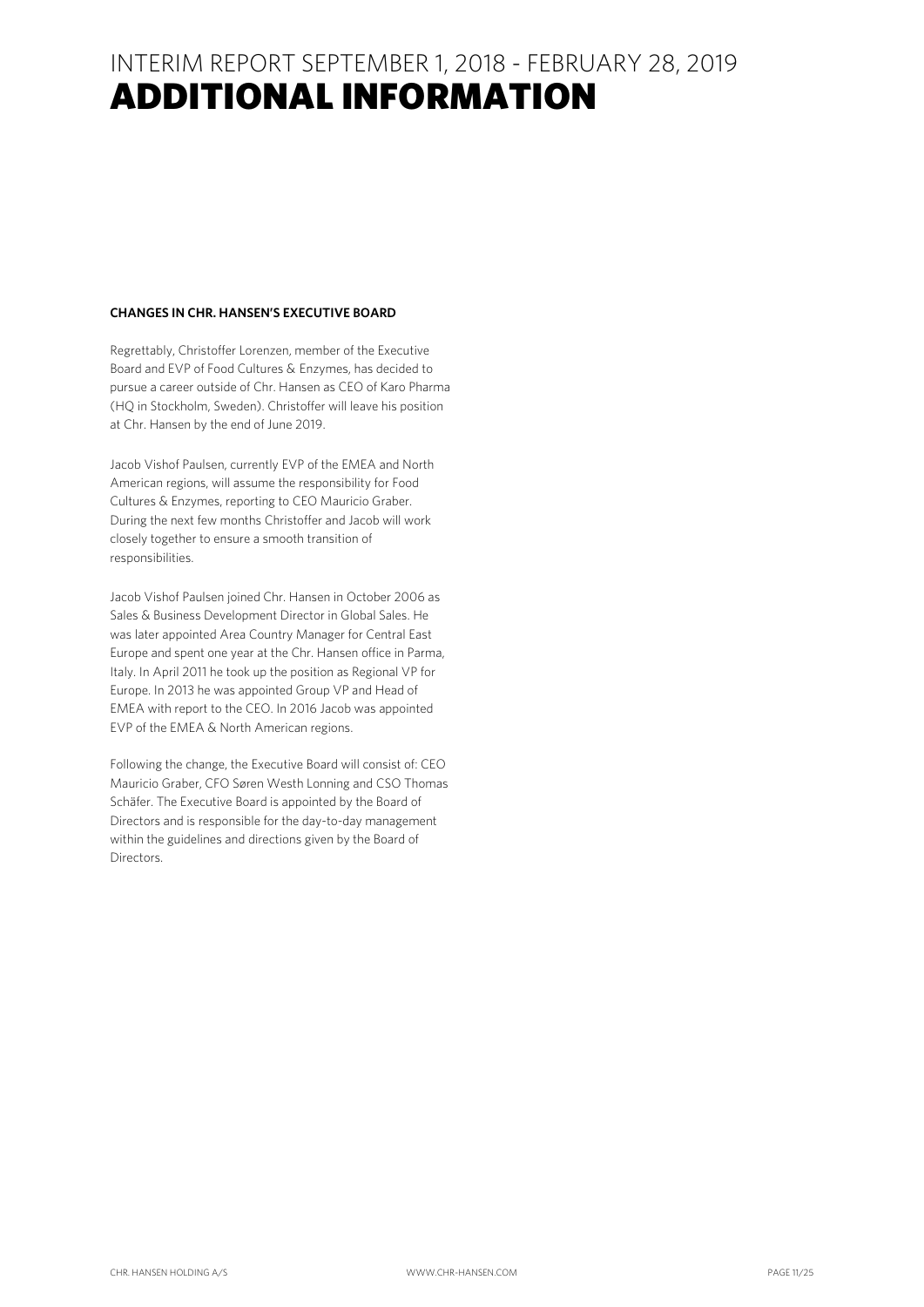### INTERIM REPORT SEPTEMBER 1, 2018 - FEBRUARY 28, 2019

### STATEMENT OF THE BOARD OF DIRECTORS AND EXECUTIVE BOARD

Today, the Board of Directors and Executive Board have considered and approved the interim report for Chr. Hansen Holding A/S for the period September 1, 2018 to February 28, 2019. The interim report has not been audited or reviewed by the Company's independent auditors.

The unaudited interim report has been prepared in accordance with International Financial Reporting Standards and IAS 34 as adopted by the EU, and additional Danish regulations.

In our opinion, the accounting policies used are appropriate and the overall presentation of the interim report is adequate. Furthermore, the interim report gives a true and fair view of the Group's assets, liabilities and financial position at February 28, 2019, and of the results of the Group's operations and cash flow for the period September 1, 2018 to February 28, 2019.

We further consider that the Management's Review in the preceding pages includes a true and fair account of the development and performance of the Group, the results for the period and the financial position, together with a description of the principal risks and uncertainties that the Group faces, in accordance with Danish disclosure requirements for listed companies. Besides what has been disclosed in this report, no changes in the Group's most significant risks and uncertainties have occurred relative to what was disclosed in the Annual Report of Chr. Hansen Holding A/S for 2017/18.

Hørsholm, April 3, 2019

#### Executive Board

| Mauricio Graber<br>President and CEO | Søren Westh Lonning<br><b>CFO</b>  | Christoffer Lorenzen<br><b>EVP</b> | Thomas Schäfer<br><b>CSO</b> |
|--------------------------------------|------------------------------------|------------------------------------|------------------------------|
| <b>Board of Directors</b>            |                                    |                                    |                              |
| Dominique Reiniche<br>Chairman       | Jesper Brandgaard<br>Vice Chairman | Luis Cantarell                     | Lisbeth Grubov               |
| Charlotte Hemmingsen                 | Heidi Kleinbach-Sauter             | Niels Peder Nielsen                | Per Poulsen                  |
| Kim Ib Sørensen                      | Kristian Villumsen                 | Mark Wilson                        |                              |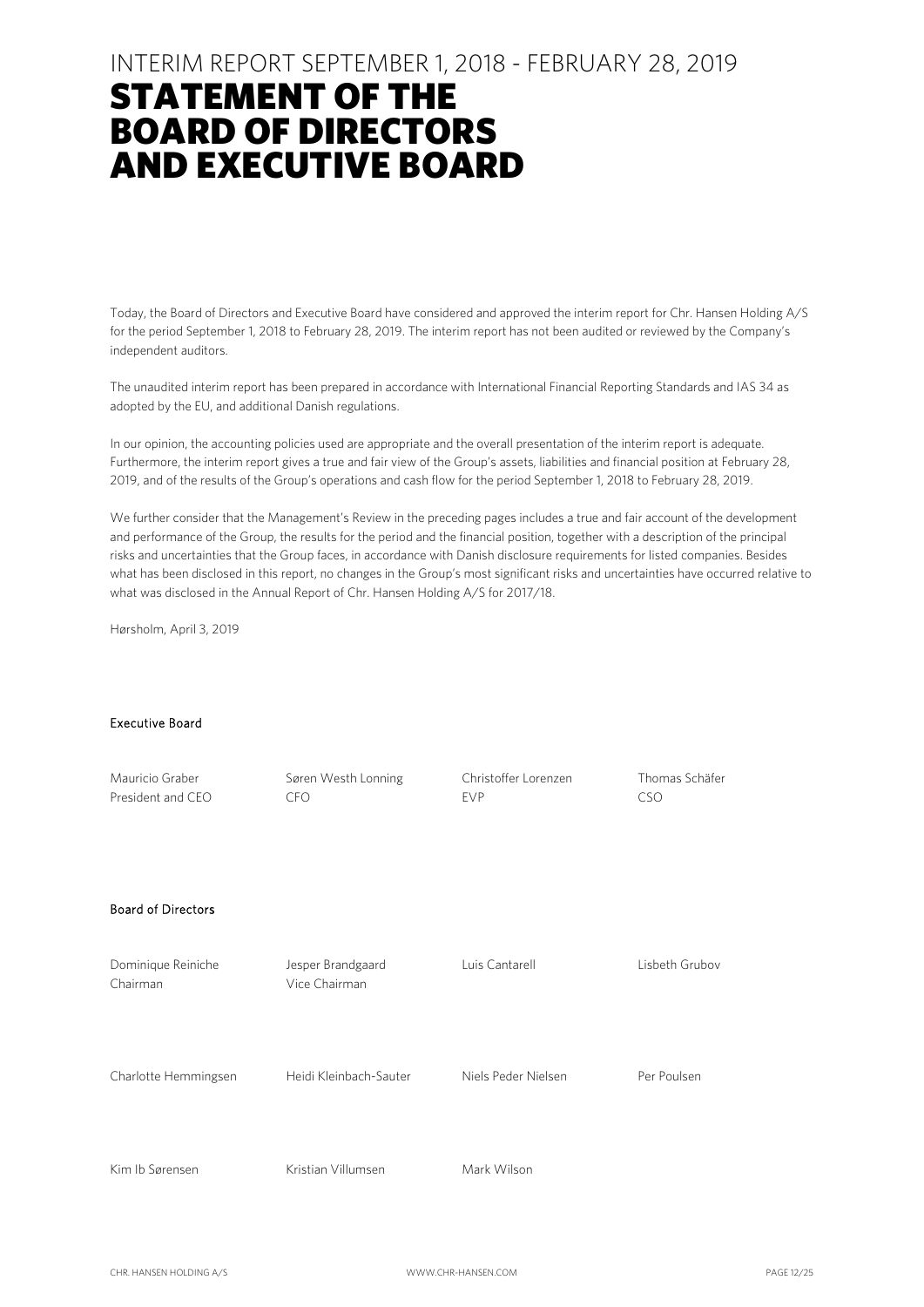### INTERIM REPORT SEPTEMBER 1, 2018 - FEBRUARY 28, 2019 YTD 2018/19 RESULTS

### **CONFERENCE CALL**

Chr. Hansen will host a conference call on April 3, 2019 at 10:00 am CET. The conference call can be accessed via the Company's website, www.chr-hansen.com.

For further information, please contact:

Martin Riise, Head of IR +45 53 39 22 50

Annika Stern, IR Officer +45 23 99 23 82

### **FINANCIAL CALENDAR**

July 3, 2019 Interim Report Q3 2018/19 October 10, 2019 Annual Report 2018/19 November 27, 2019 Annual General Meeting 2019

Company information Chr. Hansen Holding A/S Bøge Allé 10-12 2970 Hørsholm Denmark Tel. +45 45 74 74 74

www.chr-hansen.com

Company reg. no.: 28318677

### **FORWARD-LOOKING STATEMENTS**

This report contains forward-looking statements. Such statements are subject to risks and uncertainties, as various factors, many of which are beyond the control of Chr. Hansen Holding A/S, may cause actual developments and results to differ materially from the expectations expressed in this report.

### **ABOUT CHR. HANSEN**

Chr. Hansen is a leading, global bioscience company that develops natural ingredient solutions for the food, nutritional, pharmaceutical and agricultural industries. We develop and produce cultures, enzymes, probiotics and natural colors for a rich variety of foods, confectionery, beverages, dietary supplements and even animal feed and plant protection. Our product innovation is based on more than 30,000 microbial strains – we like to refer to them as 'good bacteria'. Our solutions enable food manufacturers to produce more with less – while also reducing the use of chemicals and other synthetic additives – which make our products highly relevant in today's world. Sustainability is an integral part of Chr. Hansen's vision to improve food and health. In 2019 Chr. Hansen was ranked as the world's most sustainable company by Corporate Knights thanks to our strong sustainability efforts and our many collaborative partnerships with our customers. We have been delivering value to our partners – and, ultimately, end consumers worldwide – for over 140 years. We are proud that more than one billion people consume products containing our natural ingredients every day.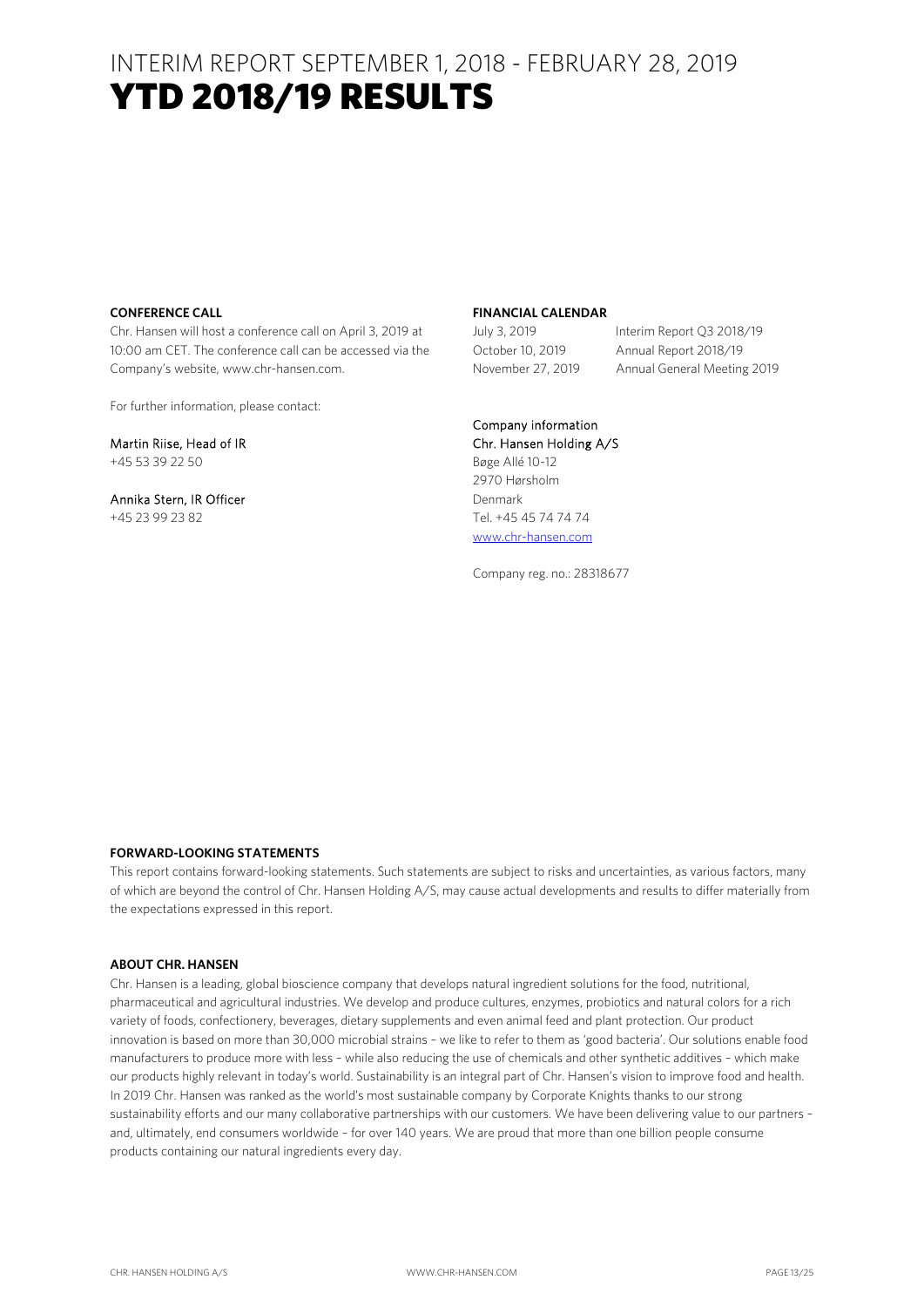## INCOME STATEMENT

| EUR million                             | Q <sub>2</sub><br>2018/19 | Q <sub>2</sub><br>2017/18 | <b>YTD</b><br>2018/19 | <b>YTD</b><br>2017/18 |
|-----------------------------------------|---------------------------|---------------------------|-----------------------|-----------------------|
| <b>REVENUE</b>                          | 283.7                     | 263.7                     | 553.2                 | 518.2                 |
| Cost of sales                           | (128.6)                   | (122.8)                   | (250.2)               | (243.6)               |
| <b>Gross profit</b>                     | 155.1                     | 140.9                     | 303.0                 | 274.6                 |
| Research and development expenses       | (20.0)                    | (18.1)                    | (39.3)                | (37.1)                |
| Sales and marketing expenses            | (38.1)                    | (33.5)                    | (77.0)                | (65.9)                |
| Administrative expenses                 | (19.1)                    | (18.5)                    | (38.5)                | (36.5)                |
| Other operating income                  | 3.0                       | 0.7                       | 3.6                   | 1.2                   |
| Other operating expenses                | (2.1)                     | (0.3)                     | (2.2)                 | (0.4)                 |
| Operating profit before special items   | 78.8                      | 71.2                      | 149.6                 | 135.9                 |
| Special items                           | (0.5)                     |                           | (1.0)                 |                       |
| <b>Operating profit (EBIT)</b>          | 78.3                      | 71.2                      | 148.6                 | 135.9                 |
| Net financial expenses                  | (3.0)                     | (4.9)                     | (6.9)                 | (9.2)                 |
| Profit before tax                       | 75.3                      | 66.3                      | 141.7                 | 126.7                 |
| Income taxes                            | (17.3)                    | (15.2)                    | (32.6)                | (29.1)                |
| Profit for the period                   | 58.0                      | 51.1                      | 109.1                 | 97.6                  |
| Attributable to:                        |                           |                           |                       |                       |
| Shareholders of Chr. Hansen Holding A/S | 58.0                      | 51.1                      | 109.1                 | 97.6                  |
| Earnings per share (EUR)                | 0.44                      | 0.39                      | 0.83                  | 0.74                  |
| Earnings per share, diluted (EUR)       | 0.44                      | 0.39                      | 0.83                  | 0.74                  |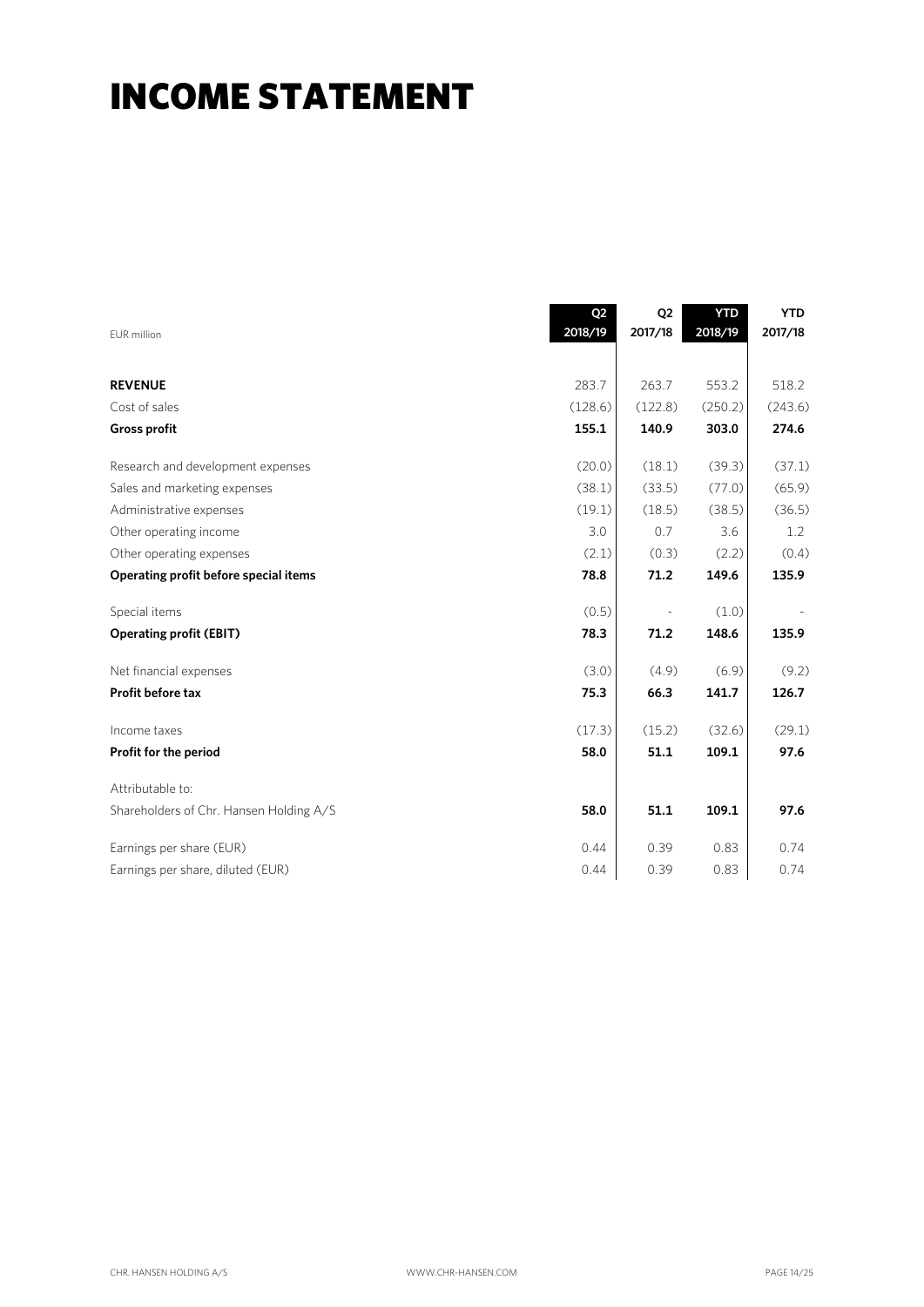## STATEMENT OF COMPREHENSIVE INCOME

| FUR million                                                                                               | Q <sub>2</sub><br>2018/19 | Q <sub>2</sub><br>2017/18 | <b>YTD</b><br>2018/19 | <b>YTD</b><br>2017/18 |
|-----------------------------------------------------------------------------------------------------------|---------------------------|---------------------------|-----------------------|-----------------------|
| Profit for the period                                                                                     | 58.0                      | 51.1                      | 109.1                 | 97.6                  |
| Items that will not be reclassified subsequently to the income statement:                                 |                           |                           |                       |                       |
| Remeasurements of defined benefits plans                                                                  |                           |                           |                       |                       |
| Items that will be reclassified subsequently to the income statement when<br>specific conditions are met: |                           |                           |                       |                       |
| Currency translation of foreign Group companies                                                           | 1.1                       | (5.4)                     | 7.1                   | (7.2)                 |
| Cash flow hedge                                                                                           | (2.0)                     | 0.4                       | (2.5)                 | 0.9                   |
| Tax related to cash flow hedge                                                                            | 0.4                       | 0.2                       | 0.5                   | 0.3                   |
| Other comprehensive income for the period                                                                 | (0.5)                     | (4.8)                     | 5.1                   | (6.0)                 |
| Total comprehensive income for the period                                                                 | 57.5                      | 46.3                      | 114.2                 | 91.6                  |
| Attributable to:                                                                                          |                           |                           |                       |                       |
| Shareholders of Chr. Hansen Holding A/S                                                                   | 57.5                      | 46.3                      | 114.2                 | 91.6                  |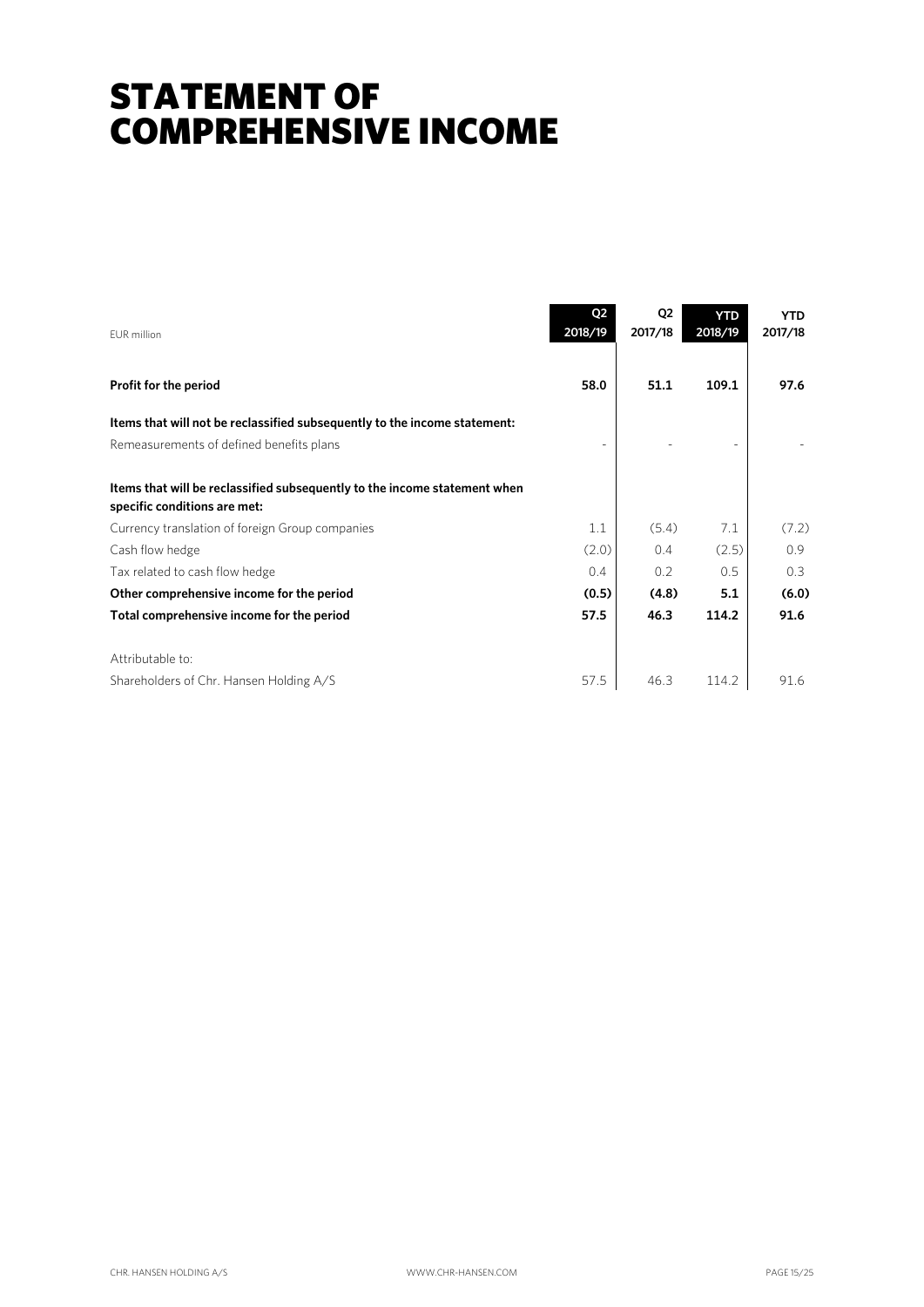## BALANCE SHEET

| EUR million                               | Feb 28, 2019 | Feb 28, 2018 | Aug 31, 2018 |
|-------------------------------------------|--------------|--------------|--------------|
| <b>ASSETS</b>                             |              |              |              |
| Non-current assets                        |              |              |              |
| Intangible assets                         |              |              |              |
| Goodwill                                  | 770.4        | 761.8        | 761.7        |
| Other intangible assets                   | 178.4        | 182.9        | 173.8        |
| Intangible assets in progress             | 45.8         | 39.2         | 45.4         |
| <b>Total intangible assets</b>            | 994.6        | 983.9        | 980.9        |
| Property, plant and equipment             |              |              |              |
| Land and buildings                        | 146.5        | 147.1        | 145.3        |
| Plant and machinery                       | 189.7        | 187.7        | 188.1        |
| Other fixtures and equipment              | 24.9         | 23.8         | 25.0         |
| Property, plant and equipment in progress | 133.5        | 69.4         | 103.1        |
| Total property, plant and equipment       | 494.6        | 428.0        | 461.5        |
| Other non-current assets                  |              |              |              |
| Deferred tax                              | 8.2          | 7.3          | 7.4          |
| Total other non-current assets            | 8.2          | 7.3          | 7.4          |
| <b>Total non-current assets</b>           | 1,497.4      | 1,419.2      | 1,449.8      |
| <b>Current assets</b>                     |              |              |              |
| <b>Inventories</b>                        |              |              |              |
| Raw materials and consumables             | 36.1         | 34.5         | 25.9         |
| Work in progress                          | 60.4         | 55.4         | 53.4         |
| Finished goods and goods for resale       | 69.7         | 62.6         | 67.6         |
| <b>Total inventories</b>                  | 166.2        | 152.5        | 146.9        |
| <b>Receivables</b>                        |              |              |              |
| Trade receivables                         | 172.5        | 156.6        | 160.8        |
| Tax receivables                           | $2.1\,$      | 4.3          | 3.0          |
| Other receivables                         | 22.3         | 20.7         | 21.4         |
| Prepayments                               | 11.4         | 11.9         | $10.1$       |
| <b>Total receivables</b>                  | 208.3        | 193.5        | 195.3        |
| Cash and cash equivalents                 | 54.2         | 44.7         | 69.1         |
| <b>Total current assets</b>               | 428.7        | 390.7        | 411.3        |
| <b>Total assets</b>                       | 1,926.1      | 1,809.9      | 1,861.1      |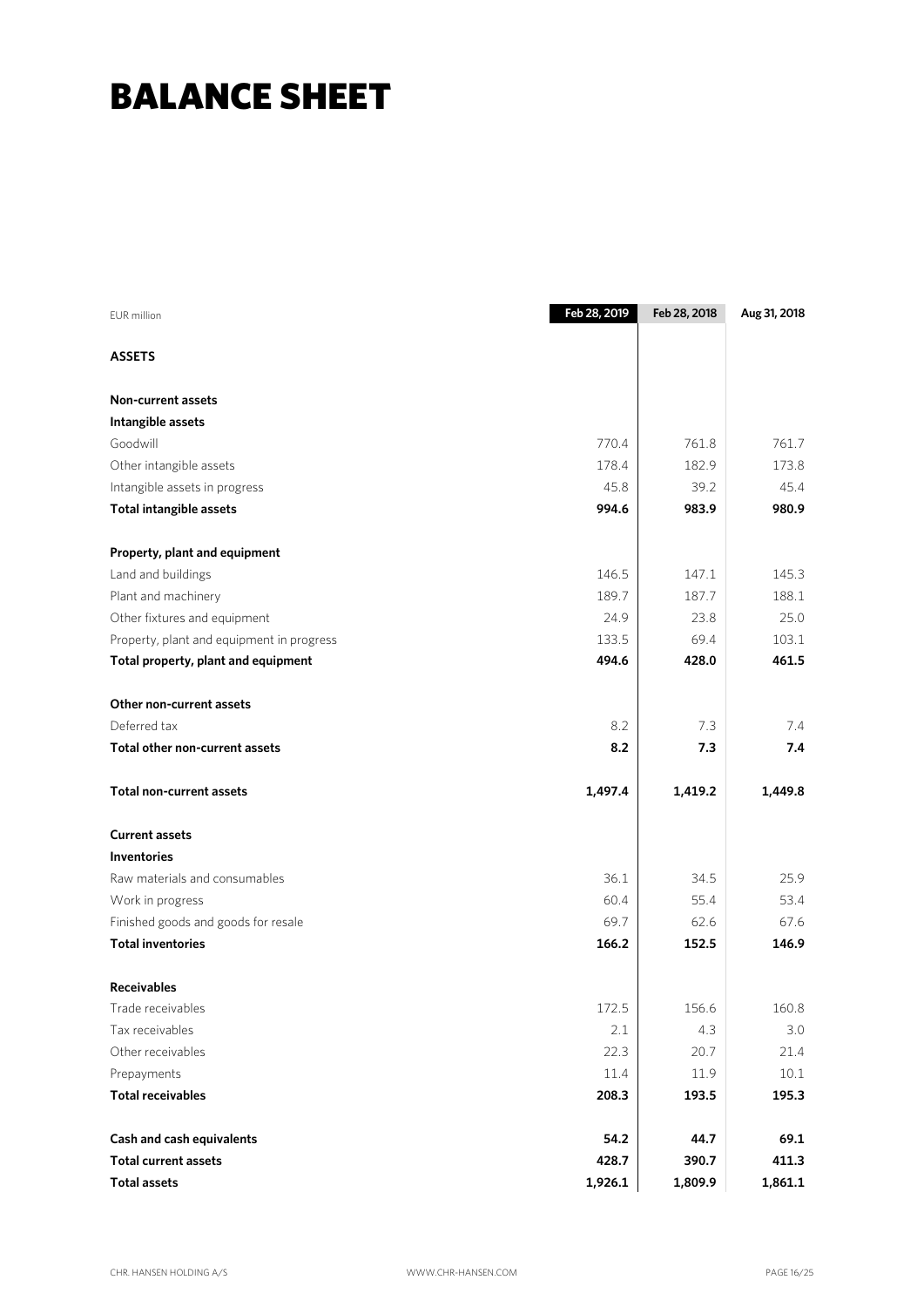## BALANCE SHEET

| <b>EUR</b> million                   | Feb 28, 2019 | Feb 28, 2018 | Aug 31, 2018 |
|--------------------------------------|--------------|--------------|--------------|
| <b>EQUITY AND LIABILITIES</b>        |              |              |              |
| <b>Equity</b>                        |              |              |              |
| Share capital                        | 176.4        | 177.1        | 176.8        |
| Reserves                             | 596.1        | 570.8        | 594.8        |
| <b>Total equity</b>                  | 772.5        | 747.9        | 771.6        |
| <b>Liabilities</b>                   |              |              |              |
| <b>Non-current liabilities</b>       |              |              |              |
| Employee benefit obligations         | 7.2          | 6.9          | 7.1          |
| Deferred tax                         | 84.7         | 71.8         | 81.6         |
| Provisions                           | 3.6          | 3.1          | 3.6          |
| Borrowings                           | 706.3        | 675.7        | 632.4        |
| Tax payables                         | 15.6         | 15.6         | 21.3         |
| <b>Total non-current liabilities</b> | 817.4        | 773.1        | 746.0        |
| <b>Current liabilities</b>           |              |              |              |
| Provisions                           |              | 0.1          | 0.1          |
| Borrowings                           | 132.9        | 101.7        | 95.4         |
| Prepayments from customers           | 0.6          | 0.3          | 0.2          |
| Trade payables                       | 89.2         | 79.2         | 118.6        |
| Tax payables                         | 27.0         | 30.8         | 44.4         |
| Other payables                       | 86.5         | 76.8         | 84.8         |
| <b>Total current liabilities</b>     | 336.2        | 288.9        | 343.5        |
| <b>Total liabilities</b>             | 1,153.6      | 1,062.0      | 1,089.5      |
| <b>Total equity and liabilities</b>  | 1,926.1      | 1,809.9      | 1,861.1      |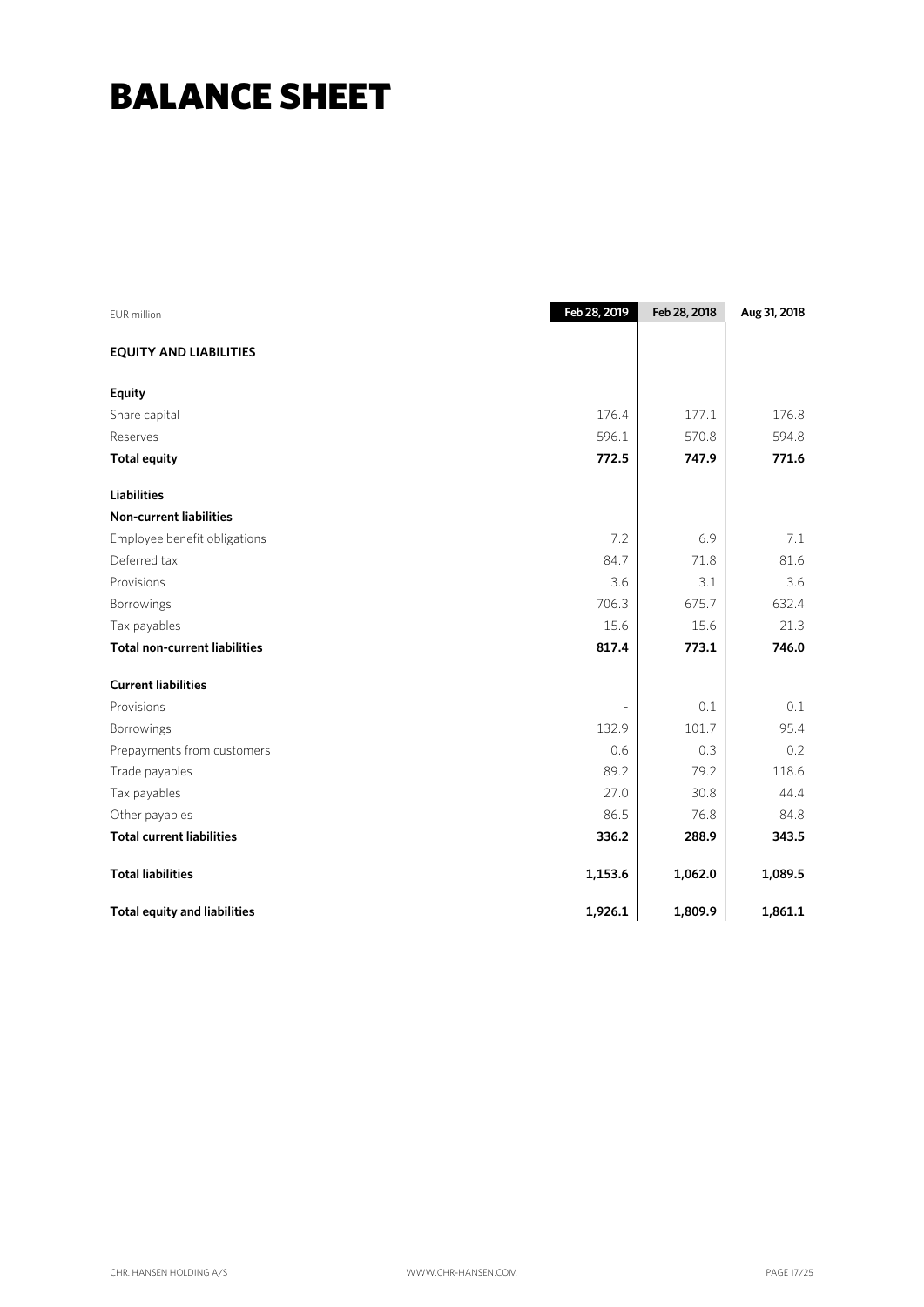## STATEMENT OF CHANGES IN EQUITY

|                                                                                   |                          |                         |                            |                      | 2018/19      |
|-----------------------------------------------------------------------------------|--------------------------|-------------------------|----------------------------|----------------------|--------------|
| EUR million                                                                       | Share capital            | Currency<br>translation | <b>Cash flow</b><br>hedges | Retained<br>earnings | <b>Total</b> |
| Equity at September 1, 2018                                                       | 176.8                    | (51.0)                  | (0.7)                      | 646.5                | 771.6        |
| Total comprehensive income for the year, cf.<br>statement of comprehensive income | (0.4)                    | 7.5                     | (2.0)                      | 109.1                | 114.2        |
| <b>Transactions with owners:</b>                                                  |                          |                         |                            |                      |              |
| Purchase of treasury shares                                                       | -                        |                         |                            | (2.2)                | (2.2)        |
| Share-based payment                                                               | $\overline{\phantom{0}}$ |                         |                            | 3.1                  | 3.1          |
| Dividend                                                                          |                          |                         |                            | (114.2)              | (114.2)      |
| Equity at February 28, 2019                                                       | 176.4                    | (43.5)                  | (2.7)                      | 642.3                | 772.5        |

|                                                                                   |               |                         |                            |                             | 2017/18      |
|-----------------------------------------------------------------------------------|---------------|-------------------------|----------------------------|-----------------------------|--------------|
| EUR million                                                                       | Share capital | Currency<br>translation | <b>Cash flow</b><br>hedges | <b>Retained</b><br>earnings | <b>Total</b> |
| Equity at September 1, 2017                                                       | 177.3         | (38.2)                  | (1.9)                      | 631.3                       | 768.5        |
| Total comprehensive income for the year, cf.<br>statement of comprehensive income | (0.2)         | (7.0)                   | 1.2                        | 97.6                        | 91.6         |
| <b>Transactions with owners:</b>                                                  |               |                         |                            |                             |              |
| Purchase of treasury shares                                                       |               |                         |                            | (4.7)                       | (4.7)        |
| Exercised share options                                                           |               |                         |                            | 0.5                         | 0.5          |
| Share-based payment                                                               |               |                         |                            | 4.0                         | 4.0          |
| Dividend                                                                          |               |                         |                            | (112.0)                     | (112.0)      |
| Equity at February 28, 2018                                                       | 177.1         | (45.2)                  | (0.7)                      | 616.7                       | 747.9        |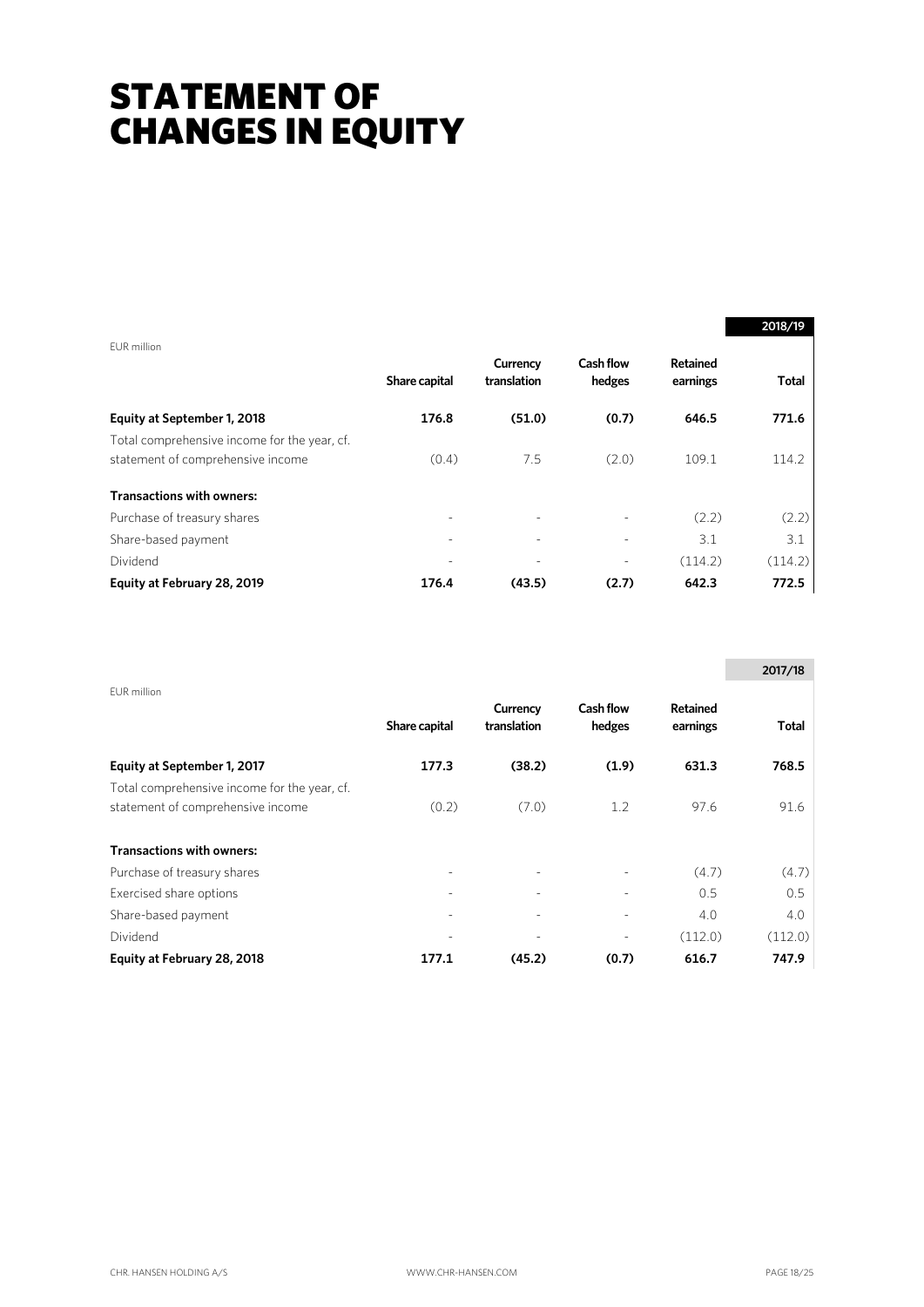## CASH FLOW STATEMENT

|                                                                          | Q2<br>2018/19 | Q <sub>2</sub><br>2017/18 | <b>YTD</b><br>2018/19 | <b>YTD</b><br>2017/18 |
|--------------------------------------------------------------------------|---------------|---------------------------|-----------------------|-----------------------|
| <b>EUR</b> million                                                       |               |                           |                       |                       |
| <b>Operating profit</b>                                                  | 78.3          | 71.2                      | 148.6                 | 135.9                 |
| Non-cash adjustments                                                     | 16.3          | 16.3                      | 32.1                  | 32.4                  |
| Change in working capital                                                | (17.7)        | (28.4)                    | (57.4)                | (70.1)                |
| Interest payments made                                                   | (3.0)         | (2.7)                     | (5.2)                 | (4.9)                 |
| Taxes paid                                                               | (4.2)         | (4.7)                     | (51.5)                | (37.4)                |
| Cash flow from operating activities                                      | 69.7          | 51.7                      | 66.6                  | 55.9                  |
| Investments in intangible assets                                         | (5.3)         | (5.0)                     | (9.7)                 | (8.3)                 |
| Investments in property, plant and equipment                             | (24.8)        | (16.8)                    | (50.3)                | (36.7)                |
| Cash flow used for operational investing activities                      | (30.1)        | (21.8)                    | (60.0)                | (45.0)                |
| Free operating cash flow                                                 | 39.6          | 29.9                      | 6.6                   | 10.9                  |
| Acquisition of entities, net of cash acquired                            |               |                           | (9.3)                 |                       |
| Cash flow used for investing activities                                  | (30.1)        | (21.8)                    | (69.3)                | (45.0)                |
| Free cash flow                                                           | 39.6          | 29.9                      | (2.7)                 | 10.9                  |
| <b>Borrowings</b>                                                        | 89.1          | 125.3                     | 117.9                 | 139.1                 |
| Repayment of long-term loans                                             | (9.5)         | (45.7)                    | (16.2)                | (60.7)                |
| Exercise of options                                                      |               |                           |                       | 0.5                   |
| Purchase of treasury shares, net                                         |               | (4.7)                     | (2.1)                 | (4.7)                 |
| Dividends paid                                                           | (114.2)       | (112.0)                   | (114.2)               | (112.0)               |
| Cash flow used in financing activities                                   | (34.6)        | (37.1)                    | (14.6)                | (37.8)                |
| Net cash flow for the period                                             | 5.0           | (7.2)                     | (17.3)                | (26.9)                |
| Cash and cash equivalents, beginning of period                           | 48.9          | 52.8                      | 69.1                  | 73.0                  |
| Unrealized exchange gains/(losses) included in cash and cash equivalents | 0.3           | (0.9)                     | 2.4                   | (1.4)                 |
| Net cash flow for the year                                               | 5.0           | (7.2)                     | (17.3)                | (26.9)                |
| Cash and cash equivalents, end of period                                 | 54.2          | 44.7                      | 54.2                  | 44.7                  |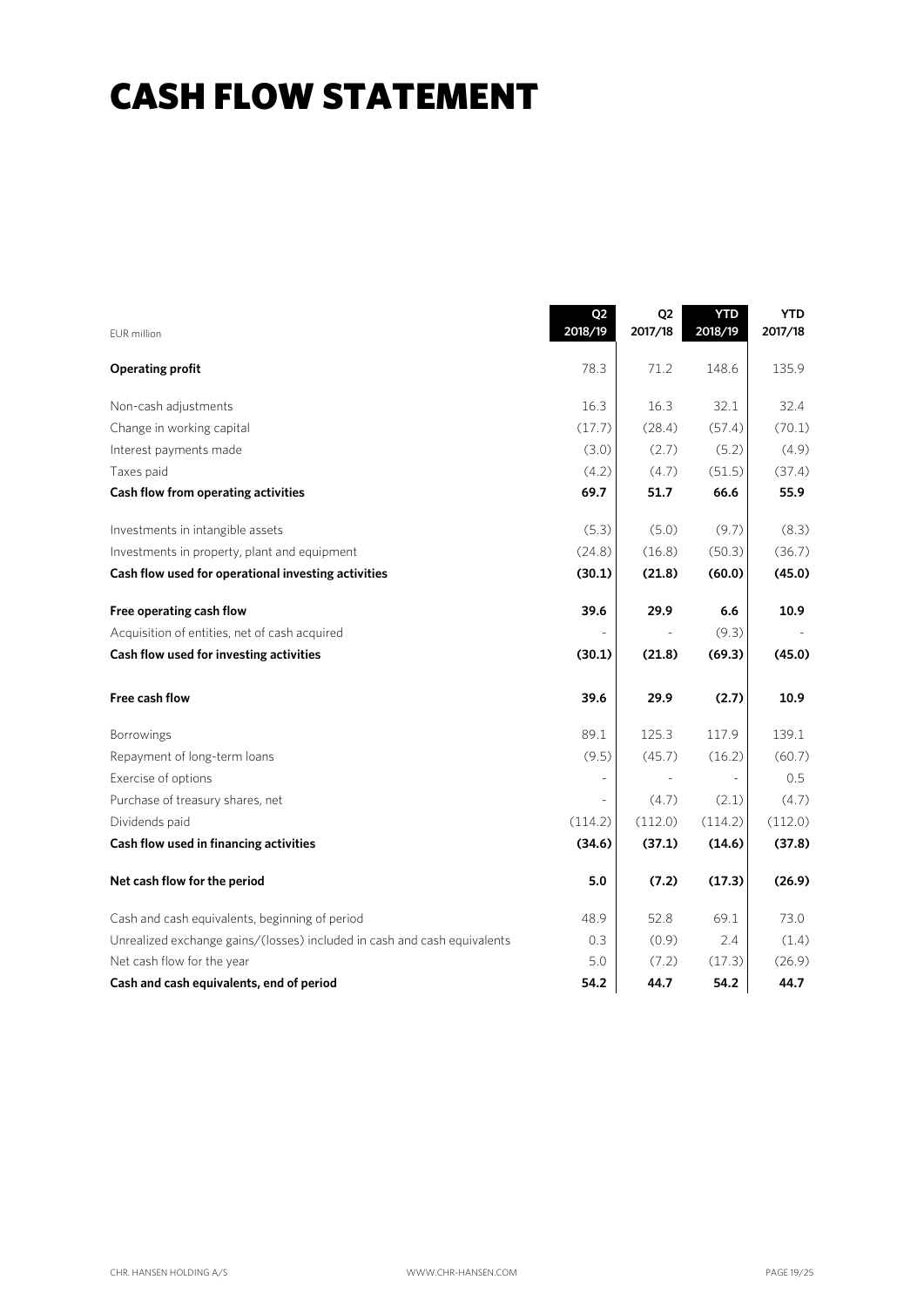## ACCOUNTING POLICIES

This unaudited interim report has been prepared in accordance with IAS 34 and additional Danish regulations for the presentation of quarterly interim reports by listed companies. The interim report has been prepared in accordance with the accounting policies set out in the Annual Report for 2017/18, except for all new, amended or revised accounting standards and interpretations (IFRSs) adopted by the European Union effective for financial years beginning on or after January 1, 2018. Most relevant to the Group are: IFRS 9 Financial instruments and IFRS 15 Revenue from contracts with customers.

#### **Impact of IFRS 9 Financial instruments**

IFRS 9 changes the classification and measurement of financial assets and liabilities, impairment methodology and general hedge accounting. The standard was implemented effective from September 1, 2018.

The implementation of IFRS 9 has neither changed the existing policies nor had an impact on the Consolidated Financial Statement. However, the basis for calculating the allowance for bad debt has changed from being based on incurred losses to being based on expected losses. This change has not had a significant impact on the allowances for bad debt and consequently no significant impact on the Consolidated Financial Statement.

#### **Impact of IFRS 15 Revenue from contracts with customers**

IFRS 15 establishes a single comprehensive framework for revenue recognition from contracts with customers to reflect the transfer of control of goods to customers at a value that the entity expects to be entitled to. The standard has been implemented as at September 1, 2018 by using the modified retrospective approach.

The changes to the applied accounting policy are not significant. The accounting policies applied by the Group prior to IFRS 15 for revenue recognition have essentially been in accordance with the principles of IFRS 15. The principal change to the Group's accounting policies comprise:

Sales are recognized when control of the products has transferred.

The implementation of IFRS 15 has had no impact on the income statement and no significant impact on the Statement of Financial Position.

IASB has issued IFRS 16 Leases which will be effective for financial years beginning on or after January 1, 2019. The initial assessment is that there will be an increase in total assets of approximately 1-2% which would consequently impact the related key ratios in the Consolidated Financial Statement such as EBITDA and ROIC.

### **SIGNIFICANT ACCOUNTING ESTIMATES AND ASSUMPTIONS**

In preparing this interim report Management has made various accounting estimates and assumptions that may significantly influence the amounts recognized in the Consolidated Financial Statement and related information at the reporting date. The accounting estimates and assumptions which Management considers to be material for the preparation and understanding of the interim report are stated in Note 1.2 in the Annual Report 2017/18 and relate to, e.g., income taxes, goodwill, other intangible assets, inventories as well as acquisition of entities.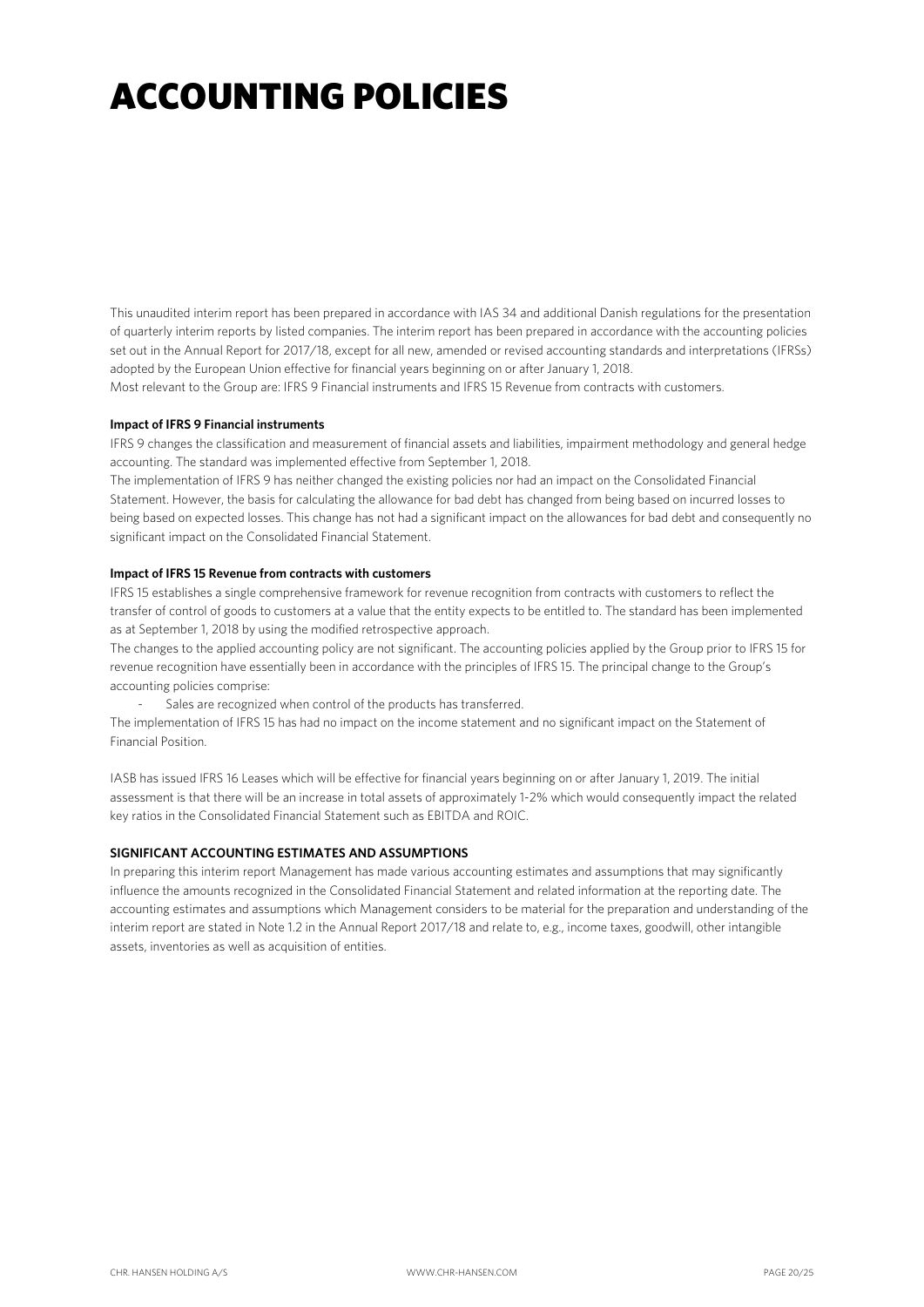|                                                  |                |                  |                | Q <sub>2</sub> |
|--------------------------------------------------|----------------|------------------|----------------|----------------|
| EUR million                                      | Food           |                  |                | 2018/19        |
|                                                  | Cultures &     | Health &         | <b>Natural</b> |                |
|                                                  | <b>Enzymes</b> | <b>Nutrition</b> | <b>Colors</b>  | Group          |
| <b>INCOME STATEMENT</b>                          |                |                  |                |                |
| Revenue                                          | 166.0          | 62.5             | 55.2           | 283.7          |
| EUR growth                                       | 8%             | 9%               | 4%             | 8%             |
|                                                  |                |                  |                |                |
| Organic growth                                   | 11%            | 6%               | 5%             | 8%             |
| EBITDA before special items                      | 63.0           | 24.0             | 7.7            | 94.7           |
| EBITDA margin before special items               | 38.0%          | 38.3%            | 14.0%          | 33.4%          |
| Depreciation, amortization and impairment losses | (9.7)          | (4.5)            | (1.7)          | (15.9)         |
| EBIT before special items                        | 53.3           | 19.5             | 6.0            | 78.8           |
| EBIT margin before special items                 | 32.1%          | 31.0%            | 11.0%          | 27.8%          |
| Special items and net financial expenses         |                |                  |                | (3.5)          |
| Profit before tax                                |                |                  |                | 75.3           |
|                                                  |                |                  |                |                |

| EUR million                                      |                                      |                              |                                 | 2018/19 |
|--------------------------------------------------|--------------------------------------|------------------------------|---------------------------------|---------|
| <b>INCOME STATEMENT</b>                          | Food<br>Cultures &<br><b>Enzymes</b> | Health &<br><b>Nutrition</b> | <b>Natural</b><br><b>Colors</b> | Group   |
|                                                  |                                      |                              |                                 |         |
| Revenue                                          | 327.1                                | 118.1                        | 108.0                           | 553.2   |
| EUR growth                                       | 6%                                   | 12%                          | 4%                              | 7%      |
| Organic growth                                   | 10%                                  | 11%                          | 5%                              | 9%      |
| EBITDA before special items                      | 123.4                                | 42.6                         | 15.2                            | 181.2   |
| EBITDA margin before special items               | 37.7%                                | 36.1%                        | 14.1%                           | 32.8%   |
| Depreciation, amortization and impairment losses | (19.1)                               | (9.1)                        | (3.4)                           | (31.6)  |
| EBIT before special items                        | 104.3                                | 33.5                         | 11.8                            | 149.6   |
| EBIT margin before special items                 | 31.9%                                | 28.4%                        | 10.9%                           | 27.0%   |
| Special items and net financial expenses         |                                      |                              |                                 | (7.9)   |
| Profit before tax                                |                                      |                              |                                 | 141.7   |

**YTD**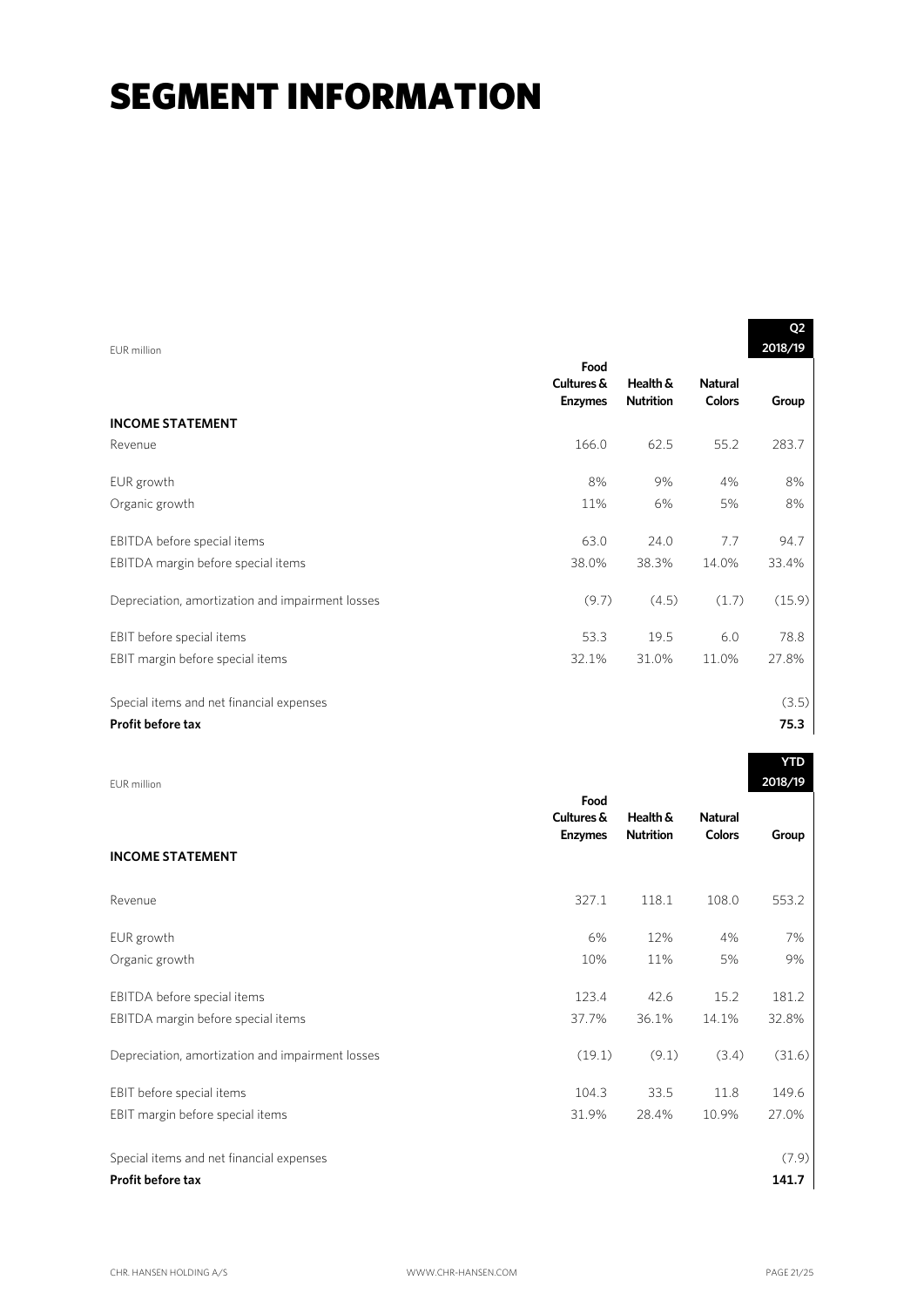(CONTINUED)

| EUR million                                      |                                      |                              |                                 | Q <sub>2</sub><br>2017/18 |
|--------------------------------------------------|--------------------------------------|------------------------------|---------------------------------|---------------------------|
|                                                  | Food<br>Cultures &<br><b>Enzymes</b> | Health &<br><b>Nutrition</b> | <b>Natural</b><br><b>Colors</b> | Group                     |
| <b>INCOME STATEMENT</b>                          |                                      |                              |                                 |                           |
| Revenue                                          | 153.7                                | 57.2                         | 52.8                            | 263.7                     |
| EUR growth                                       | 5%                                   | $(2)\%$                      | (3)%                            | 2%                        |
| Organic growth                                   | 12%                                  | 7%                           | 4%                              | 9%                        |
| EBITDA before special items                      | 57.4                                 | 23.0                         | 6.8                             | 87.2                      |
| EBITDA margin before special items               | 37.3%                                | 40.2%                        | 12.9%                           | 33.1%                     |
| Depreciation, amortization and impairment losses | (9.8)                                | (4.4)                        | (1.8)                           | (16.0)                    |
| EBIT before special items                        | 47.6                                 | 18.6                         | 5.0                             | 71.2                      |
| EBIT margin before special items                 | 31.0%                                | 32.5%                        | 9.5%                            | 27.0%                     |
| Special items and net financial expenses         |                                      |                              |                                 | (4.9)                     |
| Profit before tax                                |                                      |                              |                                 | 66.3                      |
|                                                  |                                      |                              |                                 | <b>YTD</b>                |

| EUR million                                      |                                      |                              |                                 | 2017/18 |
|--------------------------------------------------|--------------------------------------|------------------------------|---------------------------------|---------|
| <b>INCOME STATEMENT</b>                          | Food<br>Cultures &<br><b>Enzymes</b> | Health &<br><b>Nutrition</b> | <b>Natural</b><br><b>Colors</b> | Group   |
|                                                  |                                      |                              |                                 |         |
| Revenue                                          | 308.8                                | 105.5                        | 103.9                           | 518.2   |
| EUR growth                                       | 6%                                   | $1\%$                        | $(2)\%$                         | 3%      |
| Organic growth                                   | 12%                                  | 8%                           | 4%                              | 9%      |
| EBITDA before special items                      | 115.8                                | 38.6                         | 12.8                            | 167.2   |
| EBITDA margin before special items               | 37.5%                                | 36.6%                        | 12.3%                           | 32.3%   |
| Depreciation, amortization and impairment losses | (19.0)                               | (8.8)                        | (3.5)                           | (31.3)  |
| EBIT before special items                        | 96.8                                 | 29.8                         | 9.3                             | 135.9   |
| EBIT margin before special items                 | 31.3%                                | 28.2%                        | 8.9%                            | 26.2%   |
| Special items and net financial expenses         |                                      |                              |                                 | (9.2)   |
| <b>Profit before tax</b>                         |                                      |                              |                                 | 126.7   |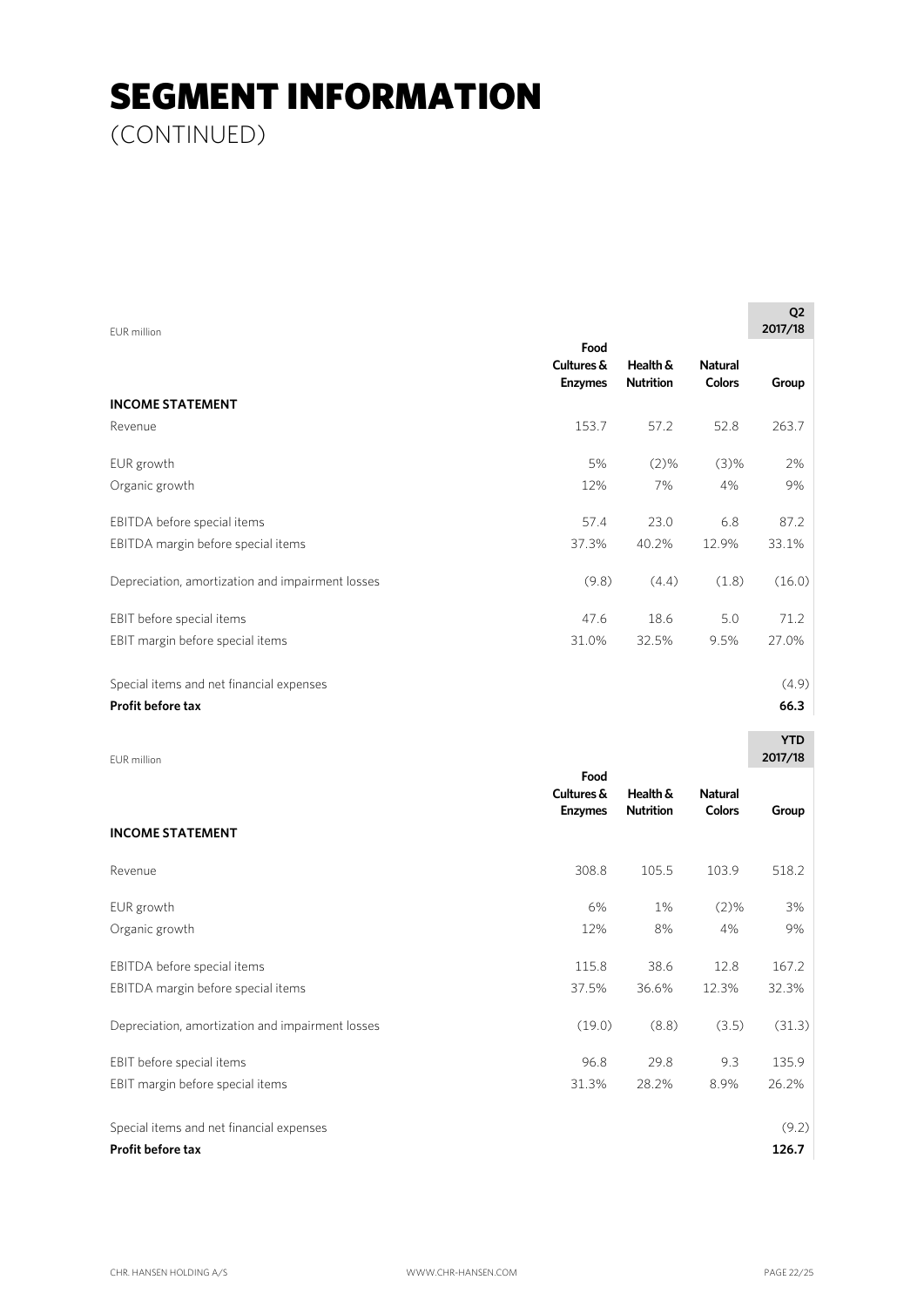(CONTINUED)

|                                                         |                |                  |                | Feb 28,         |
|---------------------------------------------------------|----------------|------------------|----------------|-----------------|
| <b>EUR</b> million                                      | Food           |                  |                | 2019            |
|                                                         | Cultures &     | Health &         | <b>Natural</b> |                 |
| <b>ASSETS</b>                                           | <b>Enzymes</b> | <b>Nutrition</b> | Colors         | Group           |
| Goodwill                                                | 533.3          | 237.1            |                | 770.4           |
| Other intangible assets                                 | 103.3          | 103.1            | 17.8           | 224.2           |
| Intangible assets                                       | 636.6          | 340.2            | 17.8           | 994.6           |
| Property, plant and equipment                           | 324.5          | 121.0            | 49.1           | 494.6           |
| Total non-current assets excluding deferred tax         | 961.1          | 461.2            | 66.9           | 1,489.2         |
| Inventories                                             | 82.5           | 28.6             | 55.1           | 166.2           |
| Trade receivables                                       | 96.3           | 37.4             | 38.8           | 172.5           |
| Trade payables                                          | (43.8)         | (16.8)           | (28.6)         | (89.2)          |
| Net working capital                                     | 135.0          | 49.2             | 65.3           | 249.5           |
| Assets not allocated                                    |                |                  |                | 98.2            |
| Group assets                                            |                |                  |                | 1,926.1         |
| Invested capital excluding goodwill                     | 562.8          | 273.3            | 132.2          | 968.3           |
| <b>ROIC excluding goodwill</b>                          | 39.1%          | 25.3%            | 19.4%          | 32.8%           |
| Investment in non-current assets excluding deferred tax | 38.0           | 14.8             | 7.2            | 60.0            |
|                                                         |                |                  |                | Feb 28,<br>2018 |
|                                                         | Food           |                  |                |                 |
|                                                         | Cultures &     | Health &         | <b>Natural</b> |                 |
| <b>ASSETS</b>                                           | <b>Enzymes</b> | <b>Nutrition</b> | <b>Colors</b>  | Group           |
| Goodwill                                                | 529.9          | 231.9            |                | 761.8           |
| Other intangible assets                                 | 100.1          | 105.3            | 16.7           | 222.1           |
| Intangible assets                                       | 630.0          | 337.2            | 16.7           | 983.9           |
| Property, plant and equipment                           | 283.5          | 98.2             | 46.3           | 428.0           |
| Total non-current assets excluding deferred tax         | 913.5          | 435.4            | 63.0           | 1,411.9         |
| Inventories                                             | 71.8           | 25.3             | 55.4           | 152.5           |
| Trade receivables                                       | 87.7           | 32.6             | 36.3           | 156.6           |
| Trade payables                                          | (38.9)         | (14.9)           | (25.4)         | (79.2)          |
| Net working capital                                     | 120.6          | 43.0             | 66.3           | 229.9           |
| Assets not allocated                                    |                |                  |                | 88.9            |
| Group assets                                            |                |                  |                | 1,809.9         |
| Invested capital excluding goodwill                     | 504.2          | 246.5            | 129.3          | 880.0           |
| <b>ROIC excluding goodwill</b>                          | 39.7%          | 24.6%            | 15.9%          | 32.1%           |
| Investment in non-current assets excluding deferred tax | 30.1           | 10.5             | 4.4            | 45.0            |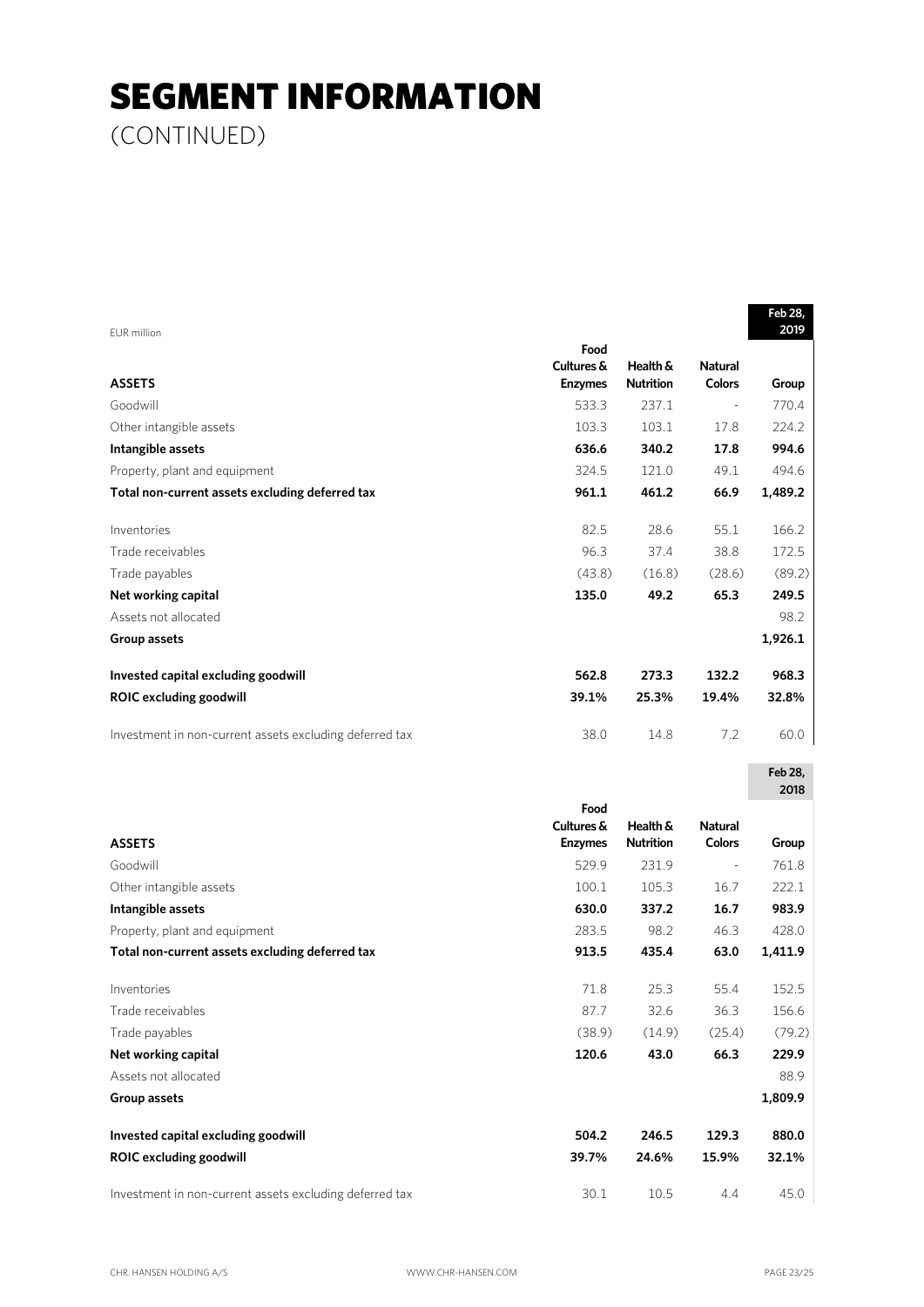(CONTINUED)

| EUR million                               |             |                         |             |              | Q2<br>2018/19         |
|-------------------------------------------|-------------|-------------------------|-------------|--------------|-----------------------|
| <b>GEOGRAPHIC ALLOCATION</b>              | <b>EMEA</b> | <b>North</b><br>America | <b>APAC</b> | <b>LATAM</b> | Group                 |
| <b>Total Revenue</b>                      | 123.9       | 77.0                    | 46.4        | 36.4         | 283.7                 |
| EUR growth                                | 8%          | 12%                     | 1%          | 6%           | 8%                    |
| Organic growth                            | 9%          | 5%                      | 0%          | 23%          | 8%                    |
|                                           |             |                         |             |              | <b>YTD</b><br>2018/19 |
|                                           | <b>EMEA</b> | <b>North</b><br>America | <b>APAC</b> | <b>LATAM</b> | Group                 |
| Revenue                                   | 240.6       | 146.2                   | 94.1        | 72.3         | 553.2                 |
| EUR growth                                | 7%          | 9%                      | 4%          | 5%           | 7%                    |
| Organic growth                            | 9%          | 5%                      | 5%          | 27%          | 9%                    |
| Non-current assets excluding deferred tax | 1,269.6     | 174.3                   | 13.0        | 32.3         | 1,489.2               |

| EUR million          |             |                         |             |              | Q <sub>2</sub><br>2017/18 |
|----------------------|-------------|-------------------------|-------------|--------------|---------------------------|
|                      | <b>EMEA</b> | <b>North</b><br>America | <b>APAC</b> | <b>LATAM</b> | Group                     |
| <b>Total Revenue</b> | 114.8       | 68.5                    | 46.1        | 34.2         | 263.7                     |
| EUR growth           | 7%          | $(12)\%$                | 16%         | $(1)\%$      | 2%                        |
| Organic growth       | 9%          | 1%                      | 22%         | 14%          | 9%                        |
|                      |             |                         |             |              | <b>YTD</b>                |

|                                           |             |                         |             |              | 2017/18 |
|-------------------------------------------|-------------|-------------------------|-------------|--------------|---------|
|                                           | <b>EMEA</b> | <b>North</b><br>America | <b>APAC</b> | <b>LATAM</b> | Group   |
| Revenue                                   | 225.7       | 133.6                   | 90.4        | 68.5         | 518.2   |
| EUR growth                                | 6%          | (7)%                    | 15%         | 3%           | 3%      |
| Organic growth                            | 7%          | 4%                      | 21%         | 15%          | 9%      |
| Non-current assets excluding deferred tax | 1,214.0     | 152.8                   | 13.5        | 31.6         | 1,411.9 |

**Q2**